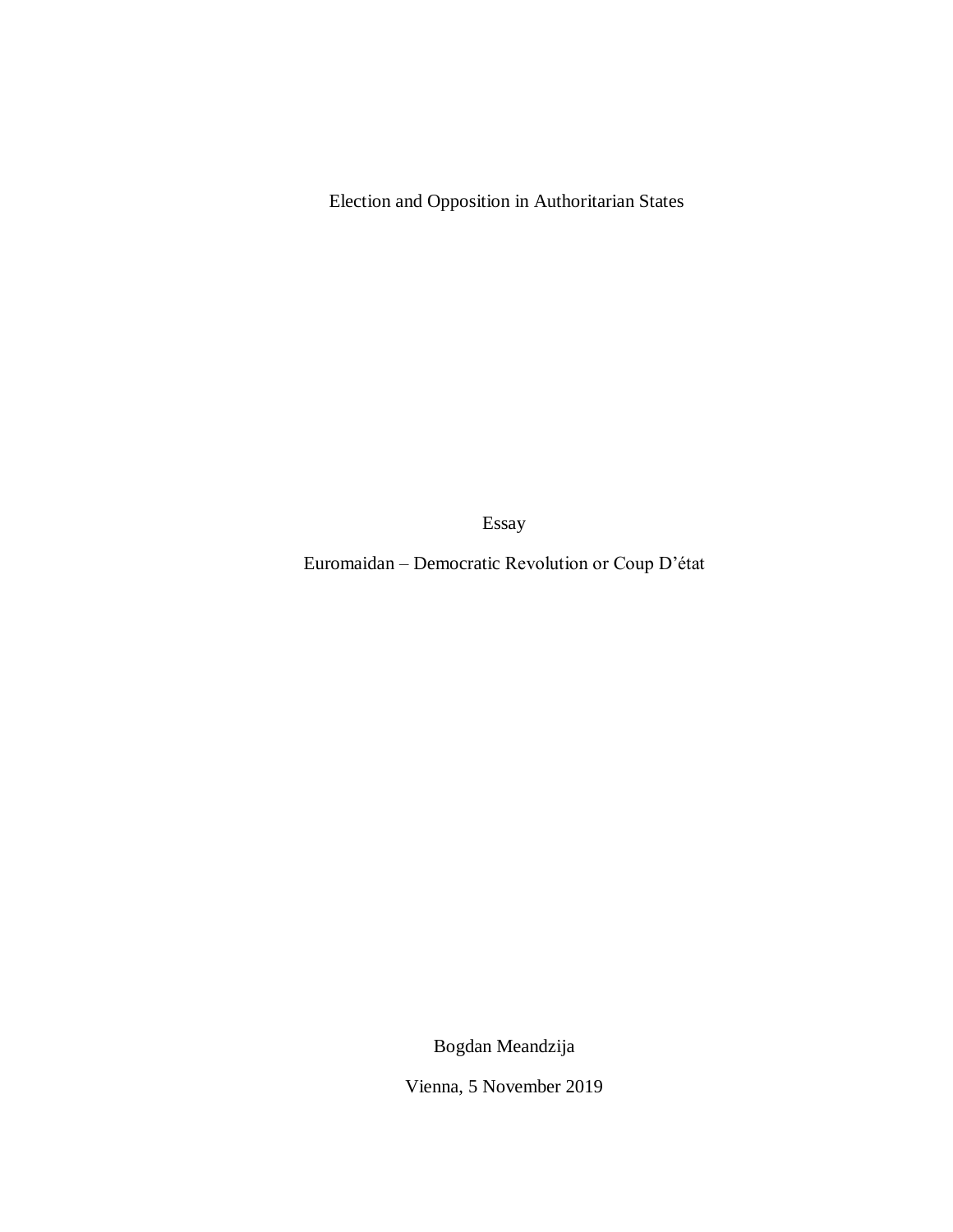# Table of Contest

| 2. What Causes Democratic Revolutions and Under What Conditions Do They Succeed? |  |
|----------------------------------------------------------------------------------|--|
|                                                                                  |  |
|                                                                                  |  |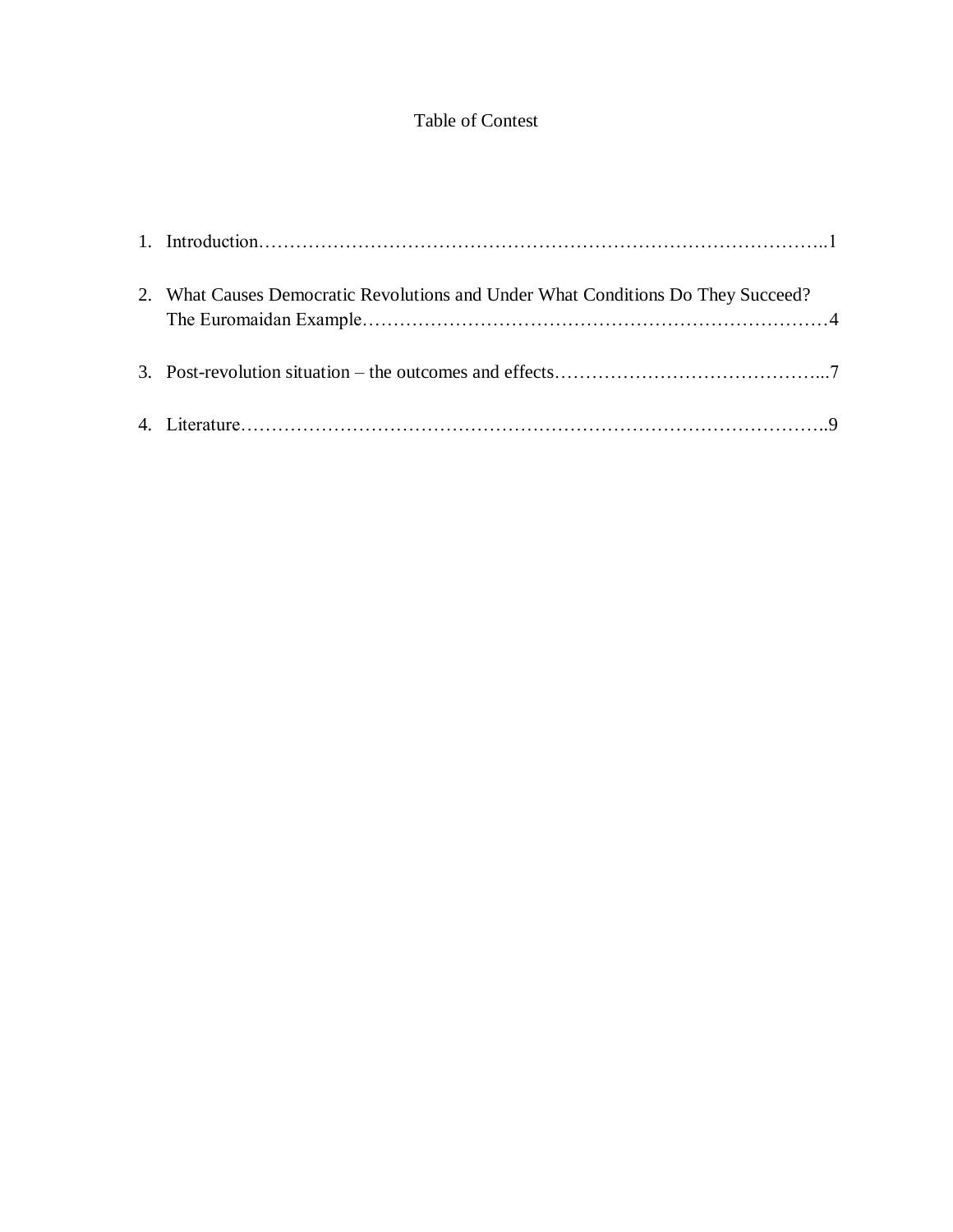## Introduction

The Euromaidan was a mass protest movement that had been outgrown into a revolution or coup that led to the overthrow of the legitimately elected President of Ukraine Viktor Yanukovych. The revolution or coup began as a public protest at the Maidan Nazelezhnosti Square<sup>1</sup> in Kiev on the night of 21 November 2013 and ended on 22 February 2014, when Russian-backed President Yanukovych fled the country. The initial cause of the protest was Yanukovych announcement to suspend the association treaty with the European Union<sup>2</sup>, which would have opened borders to goods from the EU and would have created conditions for easing travel restrictions.<sup>3</sup> However, Ukrainian Prime Minister Azarov stated that Ukraine would inevitably face a crisis if it signed an Association Agreement with the EU.<sup>4</sup> Moreover, Yanukovych described an EU offer to lend Ukraine 610m Euros as inadequate and said it would need at least 20bn Euros a year to upgrade its economy to "European standards".<sup>5</sup> On the other hand, Vladimir Putin offered financial incentives that would keep Ukraine in the Russian sphere of interests.<sup>6</sup> Accordingly, Ukraine and Russia signed the Action plan on 17 December 2013 which determined that Russia would buy \$15 billion of Ukrainian government bonds and the cost of Russian natural gas supplied to Ukraine would be lowered to \$268 per 1,000 cubic meters.<sup>7</sup> These government actions sparked the wave of demonstrations in Ukraine. The opposition was united against Yanukovych and they have demanded his resignation, new elections, <sup>8</sup> and later in February, restoration of the country's 2004 constitution.<sup>9</sup> According to Shveda and Park, the government did not possess any more full

 $\ddot{\phantom{a}}$ 

<sup>&</sup>lt;sup>1</sup> Independence Square (English)

<sup>2</sup> Traynor, Ian and Grytsenko, Oksana (21 November 2013), *Ukraine suspends talks on EU trade pact as Putin wins tug of war*, The Guardian, Available online at[: https://www.theguardian.com/world/2013/nov/21/ukraine-suspends-preparations-eu-trade-pact](https://www.theguardian.com/world/2013/nov/21/ukraine-suspends-preparations-eu-trade-pact)

<sup>3</sup> *The Draft Association Agreement between the European Union and Ukraine* (9 August 2013), Government Portal, State sites of Ukraine, Available online at[: https://www.kmu.gov.ua/storage/app/media/uploaded-files/ASSOCIATION%20AGREEMENT.pdf](https://www.kmu.gov.ua/storage/app/media/uploaded-files/ASSOCIATION%20AGREEMENT.pdf)

<sup>4</sup> *Azarov: Ukraine would face crisis if it signed Association Agreement with EU* (24 December 2013), Interfax-Ukraine, Ukraine New Agency, Available online at: <https://en.interfax.com.ua/news/economic/183315.html>

<sup>5</sup> *Ukraine protests after Yanukovych EU deal rejection*, BBC News, 30 November 2013, Available online at: <https://www.bbc.com/news/world-europe-25162563>

<sup>6</sup> *Russia offers Ukraine major economic assistance,* BBC News, 17 December 2013, Available online at: <https://www.bbc.com/news/world-europe-25411118>

<sup>7</sup> *Russia offers Ukraine major economic assistance,* BBC News, 17 December 2013, Available online at: <https://www.bbc.com/news/world-europe-25411118> (The Price was \$400 at the time)

<sup>8</sup> *Yanukovych Rejects Oppositions Demand; Protests Continue,* RadioFreeEurope-Radio Liberty, 13 December 2013, Available online at:<https://www.rferl.org/a/ukraine-yanukovych-rejects-demands/25200123.html> ; *Ukraine Opposition demands Russia Agreement Details*, BBC News, 18 December 2013, Available online at:<https://www.bbc.com/news/world-europe-25426305>

<sup>9</sup> Sasse, Gwendolyn (12 April 2016), *Constitution Making in Ukraine: Refocusing the Debate,* Carnegie Europe, Available online at[: https://carnegieeurope.eu/2016/04/12/constitution-making-in-ukraine-refocusing-debate-pub-63304](https://carnegieeurope.eu/2016/04/12/constitution-making-in-ukraine-refocusing-debate-pub-63304) ; *Ukraine"s Opposition*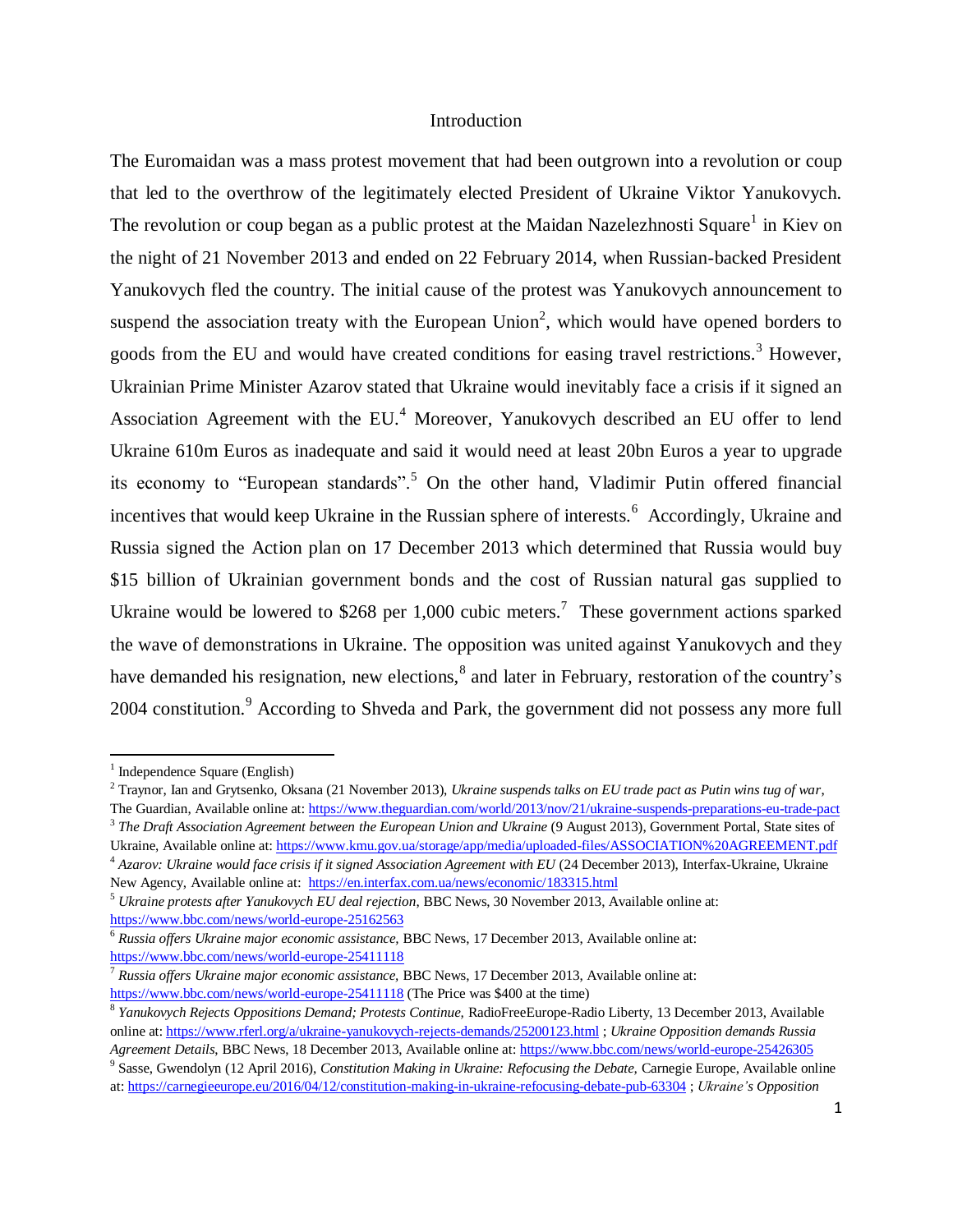legitimacy.<sup>10</sup> In the eyes of the protesters, the government has betrayed Ukraine's future linked to European integration, which could bring political reforms as a way of fighting corruption that has plagued Ukraine.<sup>11</sup> However, describing the protestors, they emphasize that "the bulk of the protesters were mainly the Ukrainian speakers from Western Ukraine and Greek Roman Catholics of that religious affiliation, and solidarity with the protesters was expressed by Crimean Tatar population of Crimea and almost all other major religious denominations, except for the Russian Orthodox Church."<sup>12</sup> Indirectly, this claim was also confirmed by Onuch who wrote that on "24 November, the protests organized by opposition political parties, student organizations, as well as, long-time activists grew in size to approximately 200,000- 300,000 in Kyiv. Tens of thousands of "ordinary" Ukrainians joined in Lviv (and across west Ukraine), and a few thousand to a few hundred joined in eastern and southern cities like Odessa, Crimea, Kharkov, and Sumy."<sup>13</sup> Also, as far as the democratic concept of revolution is concerned, it is highly controversial that some of the leaders of the parliamentary opposition were leaders of far-right political parties which program is based on the ideology of the famous Ukrainian Nazi collaborator, Stepan Bandera. Their influence on protestors was remarkable, and accordingly, the entire demonstrations were marked by a commemoration of Stephen Bandera which clearly meant that the opposition no longer wanted to be part of the "Russian world".<sup>14</sup> Having this in

<https://www.sciencedirect.com/science/article/pii/S1879366515000305>

-

<https://www.sciencedirect.com/science/article/pii/S1879366515000305>

*demands to restore 2004 Constitution urgently*, Johnson"s Russia List, 12 February 2014, Available online at: <https://russialist.org/ukraines-opposition-demands-to-restore-2004-constitution-urgently/>

<sup>10</sup> Shveda, Yuriy and Park, Joung Ho (January 2016), *Ukraine"s revolution of dignity: The dynamics of Euromaidan*, Journal of Eurasian Studies, Vol. 7, Issue 1, p. 86, Available online at:

<sup>11</sup> *Ukraine"s Maidan Revolution*, The Henry M. Jackson School of International Studies, University of Washington, June 2017, Available online at: [https://jsis.washington.edu/wordpress/wp-content/uploads/2018/02/Ukraine\\_Euromaidan\\_CCP\\_ii.pdf](https://jsis.washington.edu/wordpress/wp-content/uploads/2018/02/Ukraine_Euromaidan_CCP_ii.pdf)

<sup>12</sup> Shveda, Yuriy and Park, Joung Ho (January 2016), *Ukraine"s revolution of dignity: The dynamics of Euromaidan*, Journal of Eurasian Studies, Vol. 7, Issue 1, p. 86, Available online at:

<sup>13</sup> Onuch, Olga (2014), *The Maidan, Past and Present: Orange Revolution (2004) and the EuroMaidan (2013-2014)*, Marples, D. et. al. (eds).,Columbia University Press: New York, Available online at[: https://ora.ox.ac.uk/objects/uuid:0761e853-1f4e-4e7c-](https://ora.ox.ac.uk/objects/uuid:0761e853-1f4e-4e7c-9ed4-416631d7c2ab/download_file?file_format=pdf&safe_filename=The%2BCase%2Bof%2BEuroMaidan%2Band%2Bthe%2BOrange%2BRevolution.pdf&type_of_work=Book+section)[9ed4-](https://ora.ox.ac.uk/objects/uuid:0761e853-1f4e-4e7c-9ed4-416631d7c2ab/download_file?file_format=pdf&safe_filename=The%2BCase%2Bof%2BEuroMaidan%2Band%2Bthe%2BOrange%2BRevolution.pdf&type_of_work=Book+section)

[<sup>416631</sup>d7c2ab/download\\_file?file\\_format=pdf&safe\\_filename=The%2BCase%2Bof%2BEuroMaidan%2Band%2Bthe%2BOrang](https://ora.ox.ac.uk/objects/uuid:0761e853-1f4e-4e7c-9ed4-416631d7c2ab/download_file?file_format=pdf&safe_filename=The%2BCase%2Bof%2BEuroMaidan%2Band%2Bthe%2BOrange%2BRevolution.pdf&type_of_work=Book+section) [e%2BRevolution.pdf&type\\_of\\_work=Book+section](https://ora.ox.ac.uk/objects/uuid:0761e853-1f4e-4e7c-9ed4-416631d7c2ab/download_file?file_format=pdf&safe_filename=The%2BCase%2Bof%2BEuroMaidan%2Band%2Bthe%2BOrange%2BRevolution.pdf&type_of_work=Book+section)

<sup>&</sup>lt;sup>14</sup> Kramer, E. Andrew (16 December 2013), *Unease as an Opposition Party Stands Out in Ukraine's Protest*, The New York Times, Available online at: [https://www.nytimes.com/2013/12/17/world/europe/unease-as-an-opposition-party-stands-out-in](https://www.nytimes.com/2013/12/17/world/europe/unease-as-an-opposition-party-stands-out-in-ukraines-protests.html)[ukraines-protests.html](https://www.nytimes.com/2013/12/17/world/europe/unease-as-an-opposition-party-stands-out-in-ukraines-protests.html) ; Foxall, Andrew and Kessler, Oren (18 March 2014), *Argument: Yes, There are Bad Guys in the Ukrainian Government*, Foreign Policy, Available online at: [https://foreignpolicy.com/2014/03/18/yes-there-are-bad-guys-in-the](https://foreignpolicy.com/2014/03/18/yes-there-are-bad-guys-in-the-ukrainian-government/)[ukrainian-government/](https://foreignpolicy.com/2014/03/18/yes-there-are-bad-guys-in-the-ukrainian-government/) ; Draitser, Eric (29 January 2014), *Ukraine and the Rebirth of Fascism*, CounterPounch.org, Available online at:<https://www.counterpunch.org/2014/01/29/ukraine-and-the-rebirth-of-fascism/> ; Lévesque, Julie (06 March 2014), *"Democratization" and Anti-Semitism in Ukraine: When Neo-Nazi Symbols become "The New Normal"*, Global Research –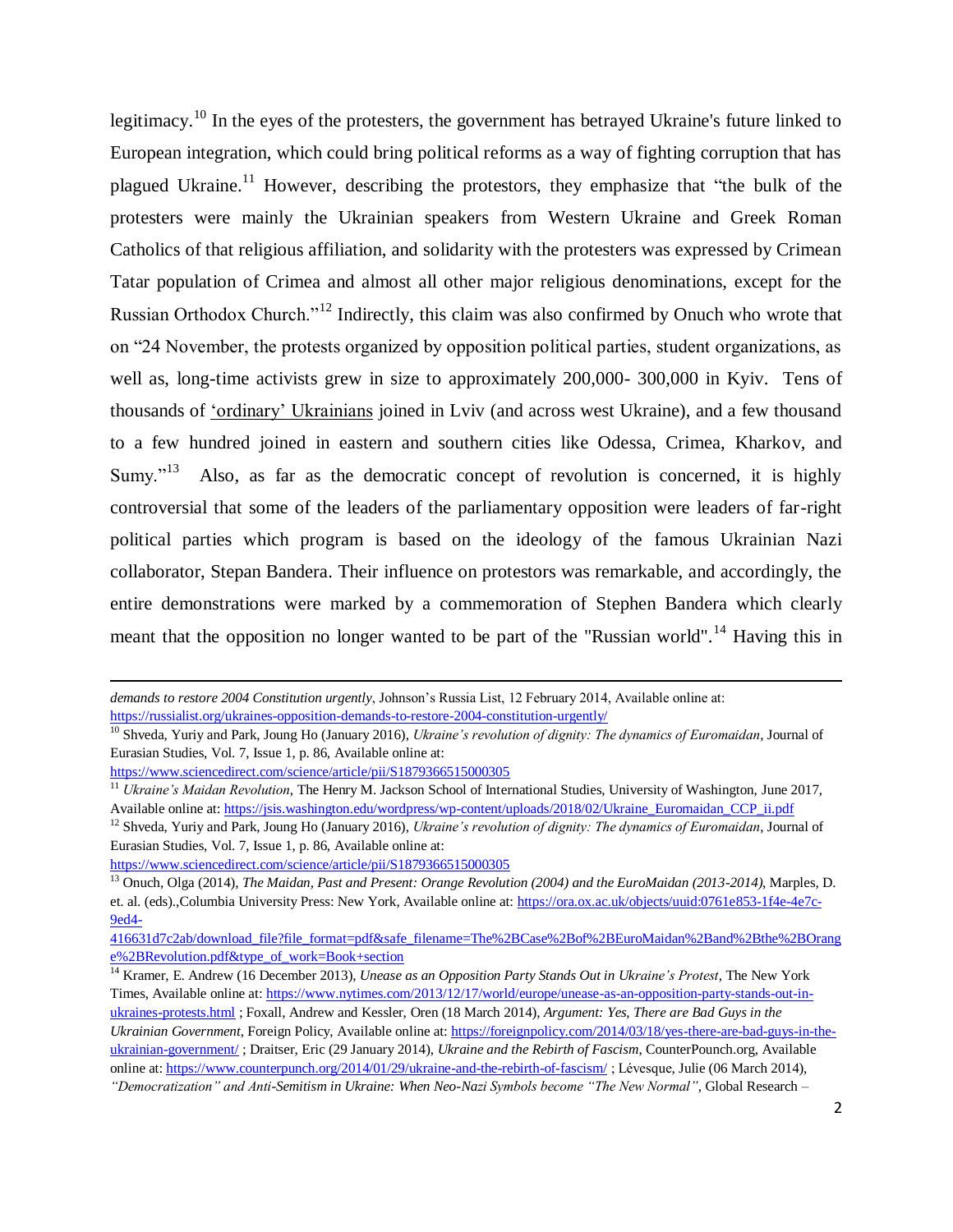mind, for instance, it is difficult to imagine a protest in Germany where you can hear the Nazi salute "Heil Hitler" or "Sieg Heil", and then evaluate this event as a democratic demonstration. On the other side, the Ukrainian nationalist-fascist salute "Glory to Ukraine – To Heroes Glory" became a slogan of the Euromaidan protesters in their fight against the Yanukovych regime.<sup>15</sup> According to Milne, fascists, oligarchs and western expansion were at the heart of the crisis.<sup>16</sup> Moreover, Ukrainian far-right groups were supported by the US government, as well as the parliamentary opposition. <sup>17</sup>

The culmination of the demonstrations was the massacre in Maidan square, which took place from  $18<sup>th</sup>$  to  $20<sup>th</sup>$  February 2014.<sup>18</sup> Although more than 50 demonstrators and policemen had been shot dead, it is still not clear what the cause of this massacre was, or who gave the order.<sup>19</sup> According to Katchanovski, a retired Georgian general claimed that the massacre was committed by Georgian snipers<sup>20</sup> whose engagement is linked to Michael Saakashvili, but no such reliable evidence has been provided.<sup>21</sup> He emphasizes that this massacre was a key element of the violent

**.** 

Center for Research on Globalization, Available online at: [https://www.globalresearch.ca/democratization-and-anti-semitism-in](https://www.globalresearch.ca/democratization-and-anti-semitism-in-ukraine-neo-nazi-symbols-become-the-new-normal/5371919)[ukraine-neo-nazi-symbols-become-the-new-normal/5371919](https://www.globalresearch.ca/democratization-and-anti-semitism-in-ukraine-neo-nazi-symbols-become-the-new-normal/5371919) , Whelan, Brian (24 January 2014), *Ukraine: far-right extremists as a core of "democracy" protest*, Channel 4, News, Available online at: [https://www.channel4.com/news/kiev-svoboda-far-right](https://www.channel4.com/news/kiev-svoboda-far-right-protests-right-sector-riot-police)[protests-right-sector-riot-police](https://www.channel4.com/news/kiev-svoboda-far-right-protests-right-sector-riot-police)

<sup>&</sup>lt;sup>15</sup> Luhn, Alec (21 January 2014), *The Ukrainian Nationalism at the Heart of 'Euromaidan''*, The Nation, Available online at: <https://www.thenation.com/article/ukrainian-nationalism-heart-euromaidan/> ; Sones, Mordechai (19 August 2018), *Fascist Salutes: Does it matter anymore?*, ARUTZ SHEVA – Israel National News, Available online at: <https://www.thenation.com/article/ukrainian-nationalism-heart-euromaidan/>

<sup>16</sup> Milne, Seumas (29 January 2014), *In Ukraine, fascists, oligarchs and western expansion are at the heart of the crisis*, The Guardian,<https://www.theguardian.com/commentisfree/2014/jan/29/ukraine-fascists-oligarchs-eu-nato-expansion>

<sup>17</sup> Taylor, Adam (16 December 2013), *John McCain Went To Ukraine And Stood On Stage With A Man Accused Of Being An Anti-Semitic Neo-Nazi*, Business Insider, Available online at[: https://www.businessinsider.com/john-mccain-meets-oleh](https://www.businessinsider.com/john-mccain-meets-oleh-tyahnybok-in-ukraine-2013-12?IR=T)[tyahnybok-in-ukraine-2013-12?IR=T](https://www.businessinsider.com/john-mccain-meets-oleh-tyahnybok-in-ukraine-2013-12?IR=T) , Quinn, Joe (12 February 2018), *Anatomy of a Washington-Backed Coup D"état, Global-Politics EU*, Available online at[: http://global-politics.eu/euromaidan-anatomy-washington-backed-coup-detat/](http://global-politics.eu/euromaidan-anatomy-washington-backed-coup-detat/)

<sup>&</sup>lt;sup>18</sup> Katchanovski, Ivan (September 3-6, 2015), *The "Snipers' Massacre" on the Maidan in Ukraine*, University of Ottawa, Paper prepared for presentation at the Annual Meeting of American Political Science Association in San Francisco, p. 8, Available online at: [https://www.voltairenet.org/IMG/pdf/The\\_Snipers\\_Massacre\\_on\\_the\\_Maidan\\_in\\_Uk-7.pdf](https://www.voltairenet.org/IMG/pdf/The_Snipers_Massacre_on_the_Maidan_in_Uk-7.pdf)

<sup>19</sup> Schwartz, Mattathias (30 May 2018), *Who Killed the Kiev Protesters? A3-D Model Holds the Clues*, The New York Times Magazine, Available online at:<https://www.nytimes.com/2018/05/30/magazine/ukraine-protest-video.html>

<sup>20</sup> *Грузинский снайпер рассказал, кто убивал людей на Майдане*, Sputnik, Tallinn, 13 February 2018, Available online at: <https://ee.sputniknews.ru/politics/20180213/9295245/gruzinskij-snajper-rasskazal-kto-ubival-ljudej-majdane.html> *, Итальянский телеканал показал исповедь "снайперов с Майдана"*, Sputnik, Tallinn, 21 November 2017, Available online at: https://ee.sputniknews.ru/world\_news/20171121/8055879/italianskij-telekanal-pokazal-ispoved-snajperov-majdana.html

<sup>21</sup> Katchanovski, Ivan (September 3-6, 2015), *The "Snipers" Massacre" on the Maidan in Ukraine*, University of Ottawa, Paper prepared for presentation at the Annual Meeting of American Political Science Association in San Francisco, p. 7, Available online at: [https://www.voltairenet.org/IMG/pdf/The\\_Snipers\\_Massacre\\_on\\_the\\_Maidan\\_in\\_Uk-7.pdf](https://www.voltairenet.org/IMG/pdf/The_Snipers_Massacre_on_the_Maidan_in_Uk-7.pdf)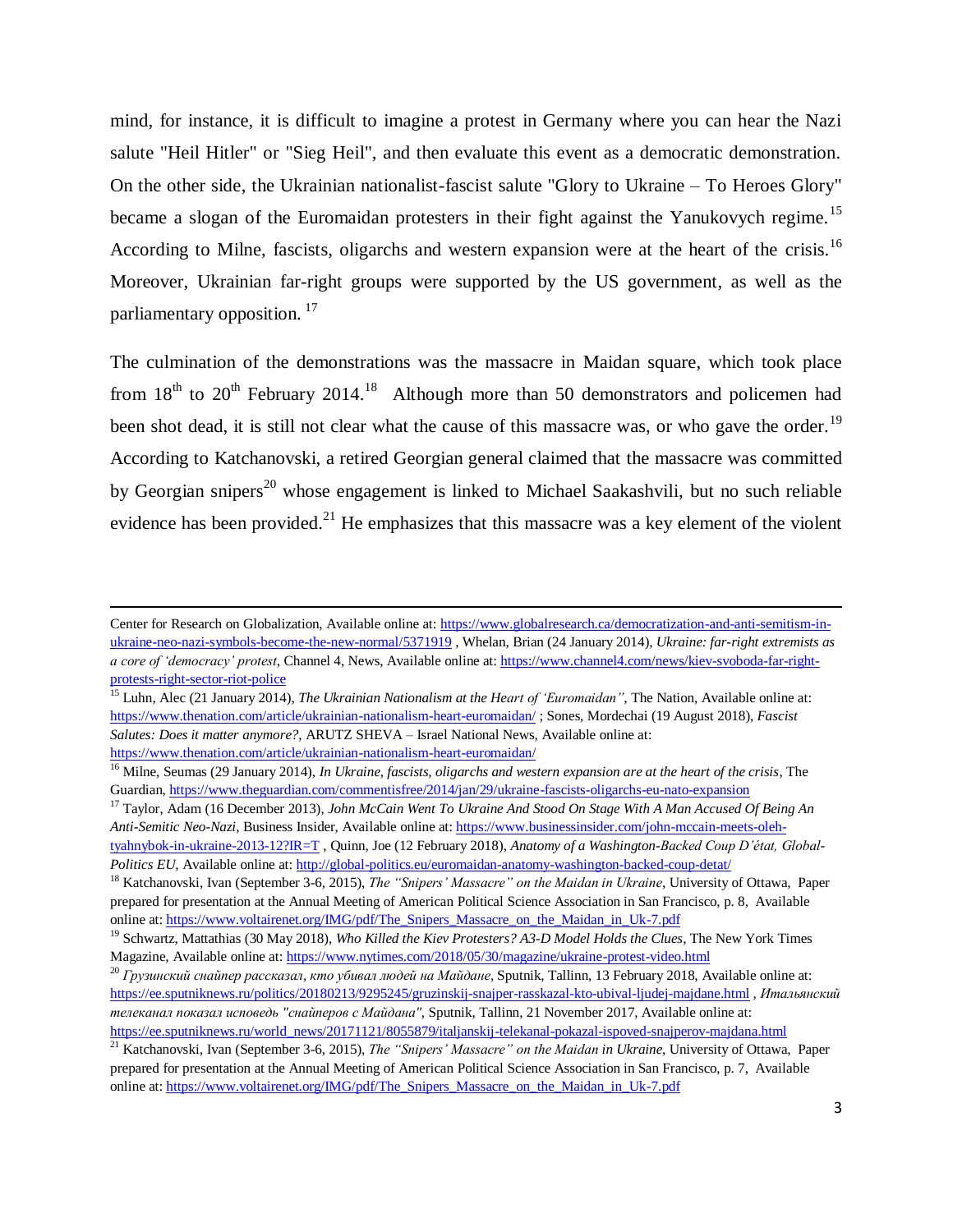overthrow of the corrupt and oligarchic, but democratically elected government in Ukraine.<sup>22</sup> The consequences of this undemocratic change of government were the Russian Annexation of Crimea, the war in Donbas and the de-facto break-up of Ukraine. In the end, this overthrow escalated an international diplomatic conflict between the West and Russia over Ukraine.

What Causes Democratic Revolutions and Under What Conditions Do They Succeed?

### The Euromaidan Example

A democratic revolution is a political science term denoting a revolution in which democracy is instituted, replacing a previous non-democratic government, or in which revolutionary change is brought about through democratic means, usually without violence.<sup>23</sup> One of the fathers of modern nonviolent struggle and anti-government resistance movements against anti-democratic regimes around the world was Dr Gene Sharp.<sup>24</sup> He was often called "the Machiavelli of nonviolence" and his work and strategy were adopted by insurgents in the Baltics, Serbia, Ukraine, Burma (Myanmar) and Egypt, during the Arab spring turmoil.<sup>25</sup> He founded the Albert Einstein Institution in 1983 to promote indigenous regime change that does not invite violent retaliation.<sup>26</sup> Among others, his work influenced Beissinger who claims that "each successful democratic revolution has produced an experience that has been consciously borrowed by others, spread by NGOs, and emulated by local social movements, forming the contours of a model".<sup>27</sup> In particular, his model has revolved around six following features: 1) the use of stolen elections as the occasion for massive mobilizations against pseudo-democratic regimes; 2) foreign support for the development of local democratic movements; 3) the organization of radical youth movements; 4) a united opposition established in part through foreign prodding; 5) external

 $\overline{a}$ 

<sup>22</sup> Katchanovski, Ivan (September 3-6, 2015), *The "Snipers" Massacre" on the Maidan in Ukraine*, University of Ottawa, Paper prepared for presentation at the Annual Meeting of American Political Science Association in San Francisco, p. 63, Available online at: [https://www.voltairenet.org/IMG/pdf/The\\_Snipers\\_Massacre\\_on\\_the\\_Maidan\\_in\\_Uk-7.pdf](https://www.voltairenet.org/IMG/pdf/The_Snipers_Massacre_on_the_Maidan_in_Uk-7.pdf)

<sup>&</sup>lt;sup>23</sup> *Democratic Revolution*, Wikipedia, Available online at[: https://en.wikipedia.org/wiki/Democratic\\_revolution](https://en.wikipedia.org/wiki/Democratic_revolution)

<sup>&</sup>lt;sup>24</sup> Remembering Dr Gene Sharp, Department of Politics and International Relations, University of Oxford, 16 February 2018, Available online at:<https://www.politics.ox.ac.uk/news/remembering-dr-gene-sharp.html> , *Gene Sharp*, Wikipedia, Available online at: [https://en.wikipedia.org/wiki/Gene\\_Sharp](https://en.wikipedia.org/wiki/Gene_Sharp)

<sup>25</sup> Roberts, Sam (2 February 2018), *Gene Sharp, Global Guru of Nonviolent Resistance, Dies at 90*, The New York Times, Available online at:<https://www.politics.ox.ac.uk/news/remembering-dr-gene-sharp.html>,

<sup>&</sup>lt;sup>26</sup> The Albert Einstein Institution – Advancing Freedom with Nonviolent Action, Available online at:  $\frac{https://www.aeinstein.org/}{https://www.aeinstein.org/})}$ <sup>27</sup> Beissinger, R. Mark (June 2007), *Structure and Example in Modular Political Phenomena: The Diffusion of* 

*Bulldozer/Rose/Orange/Tulip Revolutions*, Perspectives of Politics 5(2), Princeton University, p. 261, Available online at: <https://scholar.princeton.edu/sites/default/files/mbeissinger/files/beissinger.modularrevolution.pdf>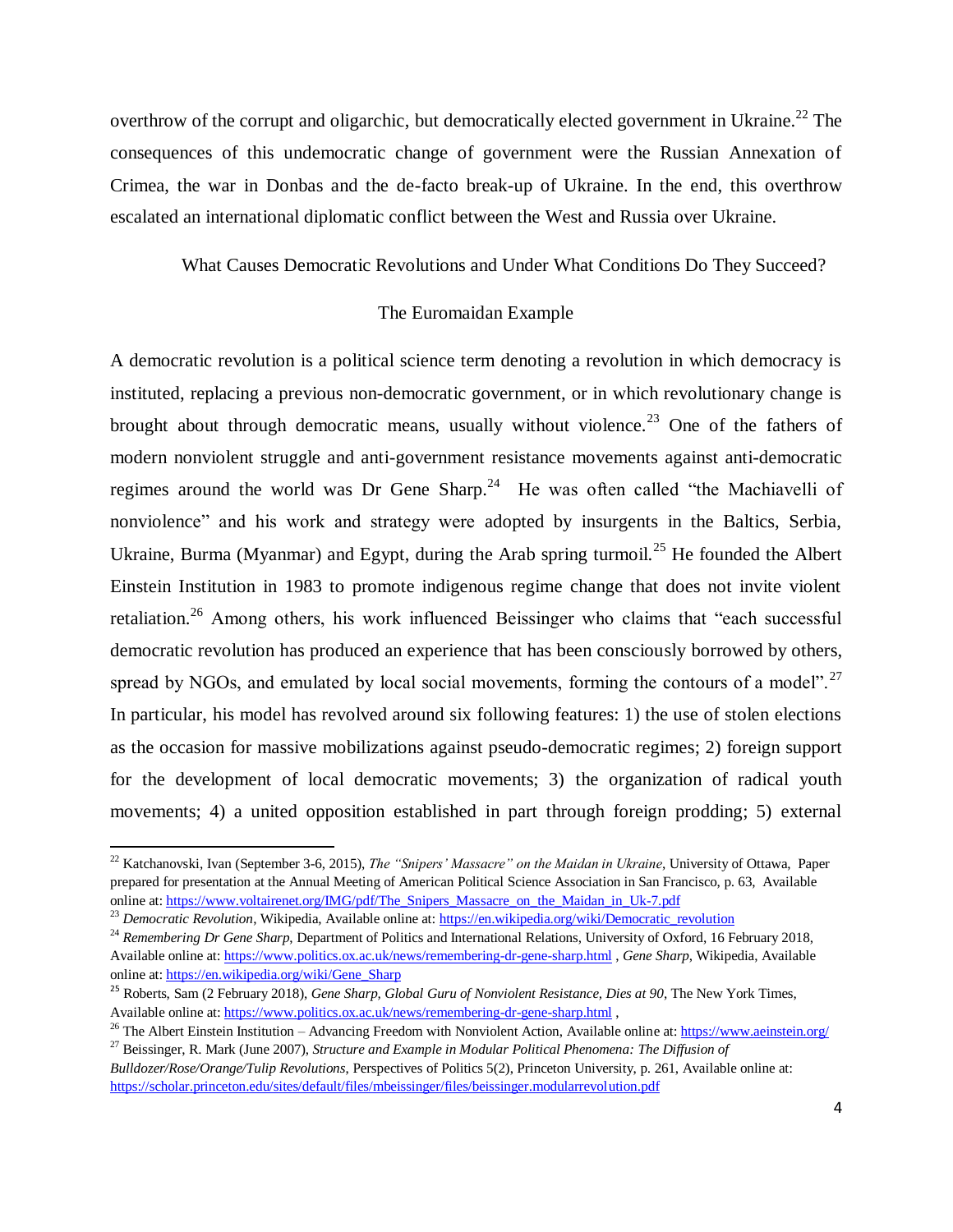diplomatic pressure and unusually large electoral monitoring; and 6) massive mobilization upon the announcement of fraudulent electoral and the use of nonviolent resistance tactics.<sup>28</sup>

Considering the Ukrainian Euromaidan case, the cause of massive democratic demonstrations was Yanukovych's decision to suspend the Association Agreement with the European Union. However, he was democratically elected President and thus, we cannot speak about the existence of possible fraudulent elections. Although his government was corrupt<sup>29</sup> and this regime could be qualified as pseudo-democratic, the absence of any major official electoral criticism<sup>30</sup> does not provide justification for the first and sixth features of successful democratic revolutions.<sup>31</sup>

Speaking about  $2<sup>nd</sup>$ ,  $4<sup>th</sup>$  and  $5<sup>th</sup>$  features which are related to the international interference in the internal affairs of a sovereign state, it is necessary to bear in mind the United Nations Charter, Article 2, where is stated that "Nothing contained in the present Charter shall authorize the United Nation to intervene in matters which are essentially within the domestic jurisdiction of any state or shall require the Members to submit such matters to settlement under the present Charter; but this principle shall not prejudice the application of enforcement measures under Chapter VII"<sup>32</sup>, and on Declaration on Principles of International Law, concerning Friendly

 $\overline{a}$ 

<sup>&</sup>lt;sup>28</sup> Beissinger, R. Mark (June 2007), *Structure and Example in Modular Political Phenomena: The Diffusion of Bulldozer/Rose/Orange/Tulip Revolutions*, Perspectives of Politics 5(2), Princeton University, p. 261, Available online at: <https://scholar.princeton.edu/sites/default/files/mbeissinger/files/beissinger.modularrevolution.pdf>

<sup>29</sup> Düvel, Frank and Lapshyna, Irina (15 July 2015), *The Euromaidan Protests, Corruption, and War in Ukraine: Migration Trends and Ambitions*, Migration Policy Institute, Available online at[: https://www.migrationpolicy.org/article/euromaidan](https://www.migrationpolicy.org/article/euromaidan-protests-corruption-and-war-ukraine-migration-trends-and-ambitions)[protests-corruption-and-war-ukraine-migration-trends-and-ambitions](https://www.migrationpolicy.org/article/euromaidan-protests-corruption-and-war-ukraine-migration-trends-and-ambitions) , *Corruption Perception Index 2013*, Transparency International, Available online at[: https://www.transparency.org/cpi2013/results#myAnchor2](https://www.transparency.org/cpi2013/results#myAnchor2)

<sup>&</sup>lt;sup>30</sup> The Tymoshenko campaign challenged the final election results in the High Administrative Court (HAC) alleging that the 7 February vote was marred by numerous violations and called upon the court to order a third round. The court hearing commenced with 49 judges sitting in panel. On the second day of the hearing, following the court denying her motion to call PEC and DEC members and observers as witnesses, Ms. Tymoshenko requested her complaint be withdrawn. The HAC halted the hearing and allowed the withdrawal, thus leaving the complaint without consideration. On the same day, President Yushchenko signed a decree for the inauguration of Mr. Yanukovych as the fourth President of Ukraine. Ms. Tymoshenko subsequently reiterated her allegations of fraud, but also stated that she would not challenge the result in any other court.

*Ukraine, Presidential Election 17 January and 7 February 2010*, OSCE/ODIHR Election Observation Mission Final Report, Warsaw, 28 April 2010, Available online at:<https://www.osce.org/odihr/elections/ukraine/67844?download=true>

<sup>31</sup> *Ukraine, Presidential Election 17 January and 7 February 2010*, OSCE/ODIHR Election Observation Mission Final Report, Warsaw, 28 April 2010

<sup>&</sup>lt;sup>32</sup> Charter of the United Nations and Statute of the International Court of Justice, Article 2, Paragraph 7, p.3, San Francisco 1945, Available online at[: https://treaties.un.org/doc/publication/ctc/uncharter.pdf](https://treaties.un.org/doc/publication/ctc/uncharter.pdf)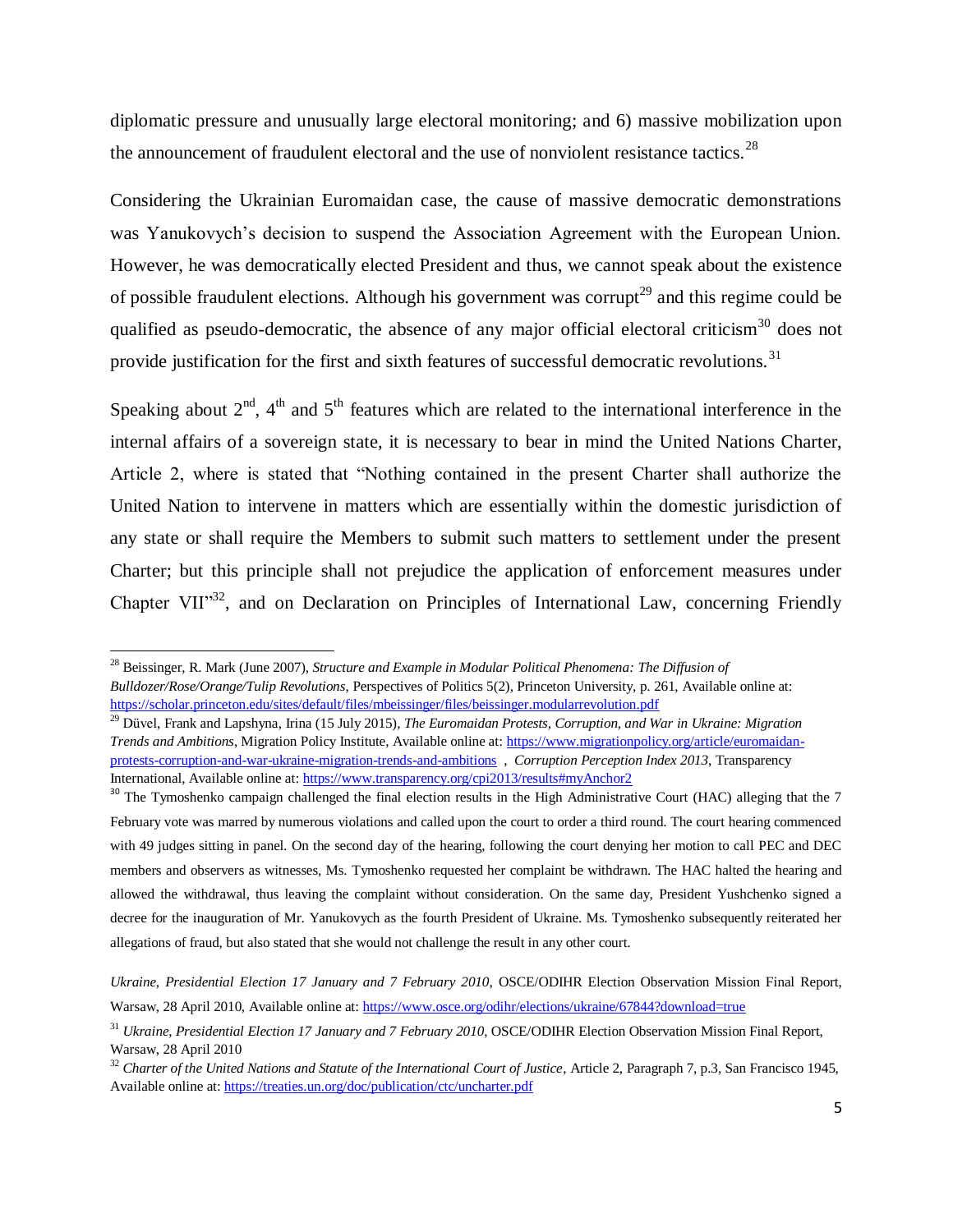Relations and Cooperation among States (24 October 1970) where is stated that "No State shall organize, assist, foment, finance, incite or tolerate subversive, terrorist or armed activities directed towards the violent overthrow of the regime of another State, or interfere in civil strife in another State<sup>"33</sup>. Concerning these internationally adopted principles and having in mind the international interference in the internal affairs in Ukraine,  $34$  it is impossible to rate the so-called "Revolution of Dignity" as democratic. The sensitivity of international interference in the internal affairs of another State and the omnipresent double standards are the best exemplified in the subject of possible Russian meddling in the US Presidential election in 2016.<sup>35</sup>

The last remaining features, the organization of the radical youth movements have shown that collaboration with far-right parties cannot be classified as democratic.<sup>36 37</sup>

All things considered, the Euromaidan revolution does not match the standards of a democratic revolution, and its dynamics correlate more to a violent Coup  $D'$  état.<sup>38</sup>

<https://www.greanvillepost.com/special/White%20Book.pdf> , Weissman, Steve (2014), *Meet the Americans Who Put Together the Coup in Kiev*, Ron Paul Institute for Peace and Prosperity, Available online at: [http://ronpaulinstitute.org/archives/featured](http://ronpaulinstitute.org/archives/featured-articles/2014/march/25/meet-the-americans-who-put-together-the-coup-in-kiev/)[articles/2014/march/25/meet-the-americans-who-put-together-the-coup-in-kiev/](http://ronpaulinstitute.org/archives/featured-articles/2014/march/25/meet-the-americans-who-put-together-the-coup-in-kiev/) , Gearan, Anne (2014), *In recording of U.S. diplomat, blunt talk on Ukraine,* The Washington Post, Available online at[: https://www.rferl.org/a/nuland-russia-eu-ukraine](https://www.rferl.org/a/nuland-russia-eu-ukraine-reaction/25256828.html)[reaction/25256828.html](https://www.rferl.org/a/nuland-russia-eu-ukraine-reaction/25256828.html) , A PIVOTAL MOMENT FOR THE EASTERN PARTNERSHIP: OUTLOOK FOR UKRAINE, MOLDOVA, GEORGIA, BELARUS, ARMENIA, AND AZERBAIJAN; HEARING BEFORE THE SUBCOMMITTEE ON EUROPEAN AFFAIRS OF THE COMMITTEE ON FOREIGN RELATIONS UNITED STATES SENATE ONE HUNDRED THIRTEENTH CONGRESS FIRST SESSION NOVEMBER 14, 2013, Available online at: Homeland Security Digital Library: <https://www.hsdl.org/?abstract&did=759623>

 $\overline{a}$ <sup>33</sup> *Declaration on Principles of International Law, concerning Friendly Relations and Cooperation among States*, p.7, 24 October 1970, Available online at[: https://www.un.org/ruleoflaw/files/3dda1f104.pdf](https://www.un.org/ruleoflaw/files/3dda1f104.pdf)

<sup>34</sup> *White Book on Violations of Human Rights and the Rule of Law in Ukraine* (November 2013 – March 2014), Ministry of Foreign Affairs of the Russian Federation, Moscow, April 2014, Available online at:

<sup>35</sup> Masters, Jonathan (26 February 2018), *Russia, Trump, and the 2016 U.S. Election, Council of Foreign Relations*, Available online at: <https://www.cfr.org/backgrounder/russia-trump-and-2016-us-election>

<sup>36</sup> Vasilyeva, Nataliya (2 January 2014), *Thousands march to honor Nazi collaborator in Kiev*, The Times of Israel, Available online at:<https://www.timesofisrael.com/thousands-march-to-honor-nazi-collaborator-in-kiev/>

<sup>37</sup> Cohen, F. Stephen (2 May 2018), *America"s Collusion with Neo-Nazis*, The Nation, Available online at: <https://www.thenation.com/article/americas-collusion-with-neo-nazis/>

<sup>38</sup> Quinn, Joe (12 February 2018), *Anatomy of a Washington-Backed Coup D"état*, Global-Politics EU, Available online at: <http://global-politics.eu/euromaidan-anatomy-washington-backed-coup-detat/>, Belkin, Aaron; Schofer, Evan (1 October 2003), *Toward a Structural Understanding of Coup Risk*, SAGE Journals, Journal of Conflict Resolution No 47(5), pp. 594-620, Available online at:

<http://aaronbelkin.org/pdfs/articles/Toward%20a%20Structural%20Understanding%20of%20Coup%20Risk.pdf> , Bell, Curtis (17 February 2016), *Coup D"état and Democracy*, SAGE Journals, Comparative Political Studies 49(9), Available online at: [https://www.researchgate.net/publication/295091779\\_Coup\\_dEtat\\_and\\_Democracy](https://www.researchgate.net/publication/295091779_Coup_dEtat_and_Democracy)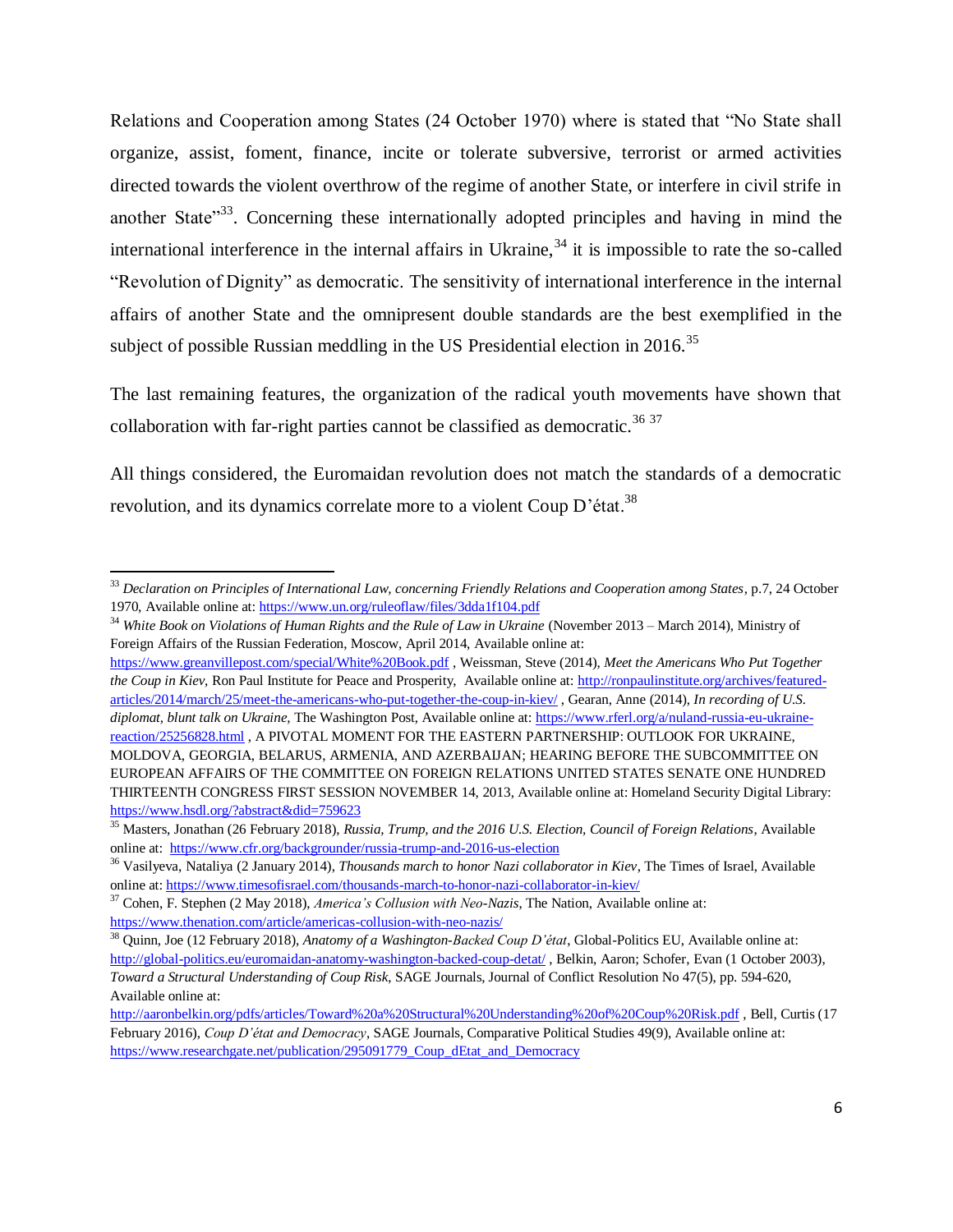#### Post-revolution situation – the outcomes and effects

Post-Maidan Ukraine is characterized not only by regime change, but also by a new geopolitical partnership with the European Union<sup>39</sup>, the United States of America<sup>40</sup>, and the North Atlantic Treaty Organization<sup>41</sup>. In particular, Presidential elections were held on 25 May 2014, resulting in Petro Poroshenko being elected President of Ukraine and elections to the parliament (Verkhovna Rada) were conducted in October of the same year. According to Pifer, the new Ukrainian government made some impressive reforms in the following two years, including reforming government finances, pension reform, an e-declaration system requiring that official declare their wealth, an e-procurement system for government purchases, energy sector and price reform, and weaning the country off natural gas from Russia. However, he states that Poroshenko's regime has not fully conducted judicial reform and emphasizes that the government should strengthen the rule of law and reinforces further measures to curb corruption.  $42$  On the other side, Cohen speaks about Poroshenko"s government refusal to seriously investigate the "Maidan sniper," whose killing precipitated the former president's ouster, snipers who now seem to have been not his agents but those of right-wing Maidan forces – or to bring to justice extreme nationalist behind the subsequent massacre of pro-Russian protesters in Odessa.<sup>43</sup>

In order to understand this regime change on a theoretical basis, Matsiyevsky describes Poroshenko's regime as a clear example of a hybrid regime where the state has competitive elections, but the weak rule of law and formal institutions that are subverted by clientelism,

 $\ddot{\phantom{a}}$ 

<sup>39</sup> *EU-Ukraine relations – Factsheet* (30 September 2019), The European Union – External Action, Brussels, Available online at: [https://eeas.europa.eu/headquarters/headquarters-Homepage/4081/eu-ukraine-relations-factsheet\\_en](https://eeas.europa.eu/headquarters/headquarters-Homepage/4081/eu-ukraine-relations-factsheet_en) , See also: *EU Relations with Ukraine*, Council of the European Union, Available online at[: https://www.consilium.europa.eu/en/policies/eastern](https://www.consilium.europa.eu/en/policies/eastern-partnership/ukraine/)[partnership/ukraine/](https://www.consilium.europa.eu/en/policies/eastern-partnership/ukraine/)

<sup>40</sup> *Joint Statement on U.S. – Ukraine Strategic Partnership (*16 November 2018), U.S. Secretary of State, Washington, DC, Available online at: [https://ua.usembassy.gov/joint-statement-on-u-s-ukraine-strategic-partnership/;](https://ua.usembassy.gov/joint-statement-on-u-s-ukraine-strategic-partnership/) *FACTSHEET: U.S. Assistance to Ukraine* (21 November 2014), The White House, Office of the Press Secretary, Available online at: <https://obamawhitehouse.archives.gov/the-press-office/2014/11/21/fact-sheet-us-assistance-ukraine>

<sup>&</sup>lt;sup>41</sup> Distinctive partnership between Ukraine and NATO (2017), Ministry of Foreign Affairs of Ukraine, Available online at: <https://mfa.gov.ua/en/about-ukraine/euroatlantic-cooperation/ukraine-nato> , See also: *Documents on Ukraine on NATO Multimedia Library*, Available online at:<http://www.natolibguides.info/nato-ukraine/documents>

<sup>42</sup> Pifer, Steven (22 February 2019), *Ukraine: Looking forward, five years after the Maidan Revolution*, Brookings, Available online at: [https://www.brookings.edu/blog/order-from-chaos/2019/02/22/ukraine-looking-forward-five-years-after-the-maidan](https://www.brookings.edu/blog/order-from-chaos/2019/02/22/ukraine-looking-forward-five-years-after-the-maidan-revolution/)[revolution/](https://www.brookings.edu/blog/order-from-chaos/2019/02/22/ukraine-looking-forward-five-years-after-the-maidan-revolution/)

<sup>43</sup> Cohen, F. Stephan (13 April 2016), *President Poroshenko"s Problems and the Crisis of the US "Ukrainian Project"*, The Nation, Available online at: [https://www.thenation.com/article/president-poroshenkos-problems-and-the-crisis-of-the-us](https://www.thenation.com/article/president-poroshenkos-problems-and-the-crisis-of-the-us-ukrainian-project/)[ukrainian-project/](https://www.thenation.com/article/president-poroshenkos-problems-and-the-crisis-of-the-us-ukrainian-project/)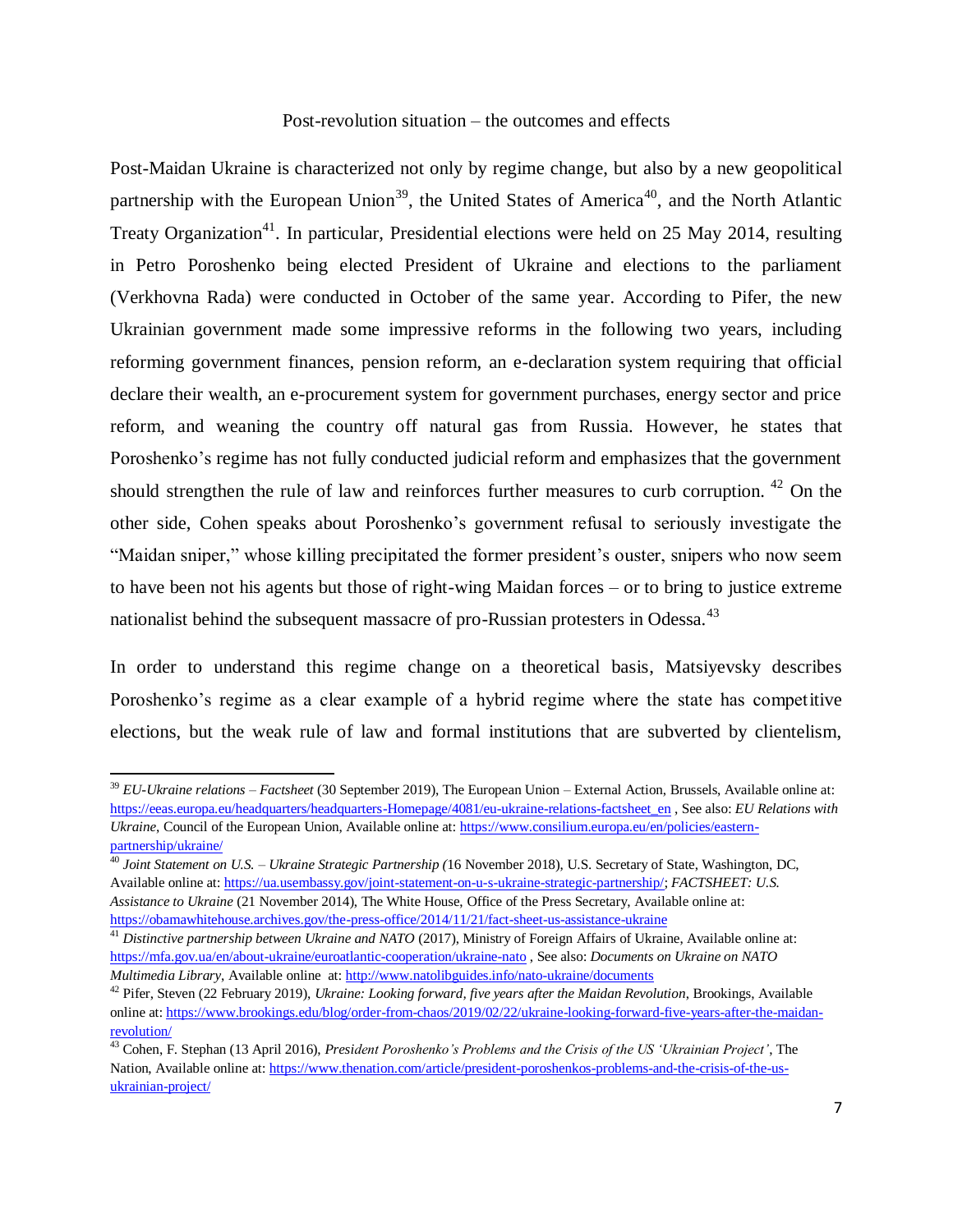corruption and secretive deals among elites.<sup>44</sup> Accordingly, he states that the qualitative change has not occurred in Ukraine pointing out that the lack of elites' renewal and the dominance of informal rules over formal procedures are two important factors that keep the institutional core of Ukraine's hybrid regime unchanged.<sup>45</sup>

In conclusion, the empirical findings in this article have shown that the Euromaidan was Coup D"état and not a democratic revolution, and the post-Maidan outcomes reflect a geopolitical struggle between the Russian Federation and the U.S. The real impact of the European Union on this revolution is questionable given the leaked phone call from U.S. Assistant Secretary of State for European and Eurasian Affairs, Victoria Nuland.<sup>46</sup> However, the situation in Ukraine remains complicated and in order to gain a better understanding, it may be necessary to reconsider the political bestseller "The Grand Chessboard", written by Zbigniew Brzezinski.

 $\ddot{\phantom{a}}$ 

<sup>44</sup> Matsiyevsky, Yuriy (15 November 2018), *Revolution without regime change: The evidence from the post-Maidan Ukraine*, Communist and Post-Soviet Studies, Vol. 51, Issue 4, pp. 349-359, Available online at: <https://www.sciencedirect.com/science/article/abs/pii/S0967067X18300631>

<sup>45</sup> Matsiyevsky, Yuriy (15 November 2018), *Revolution without regime change: The evidence from the post-Maidan Ukraine*, Communist and Post-Soviet Studies, Vol. 51, Issue 4, pp. 349-359, Available online at: <https://www.sciencedirect.com/science/article/abs/pii/S0967067X18300631>

<sup>&</sup>lt;sup>46</sup> Nuland. Victoria, Assistant Secretary of State for European and Eurasian Affairs, Senate Foreign Relations Committee, May 6, 2014, *Written Testimony*, Available online at[: https://www.foreign.senate.gov/imo/media/doc/Nuland\\_Testimony1.pdf](https://www.foreign.senate.gov/imo/media/doc/Nuland_Testimony1.pdf) , Gotev, Georgi (2014), *US envoy says "F\*\*k the EU" in leaked recording*, Euroactiv, Available online at:

<https://www.euractiv.com/section/global-europe/news/us-envoy-says-f-k-the-eu-in-leaked-recording/> , Gearan, Anne (2014), *In recording of U.S. diplomat, blunt talk on Ukraine,* The Washington Post, Available online at[: https://www.rferl.org/a/nuland](https://www.rferl.org/a/nuland-russia-eu-ukraine-reaction/25256828.html)[russia-eu-ukraine-reaction/25256828.html](https://www.rferl.org/a/nuland-russia-eu-ukraine-reaction/25256828.html) ,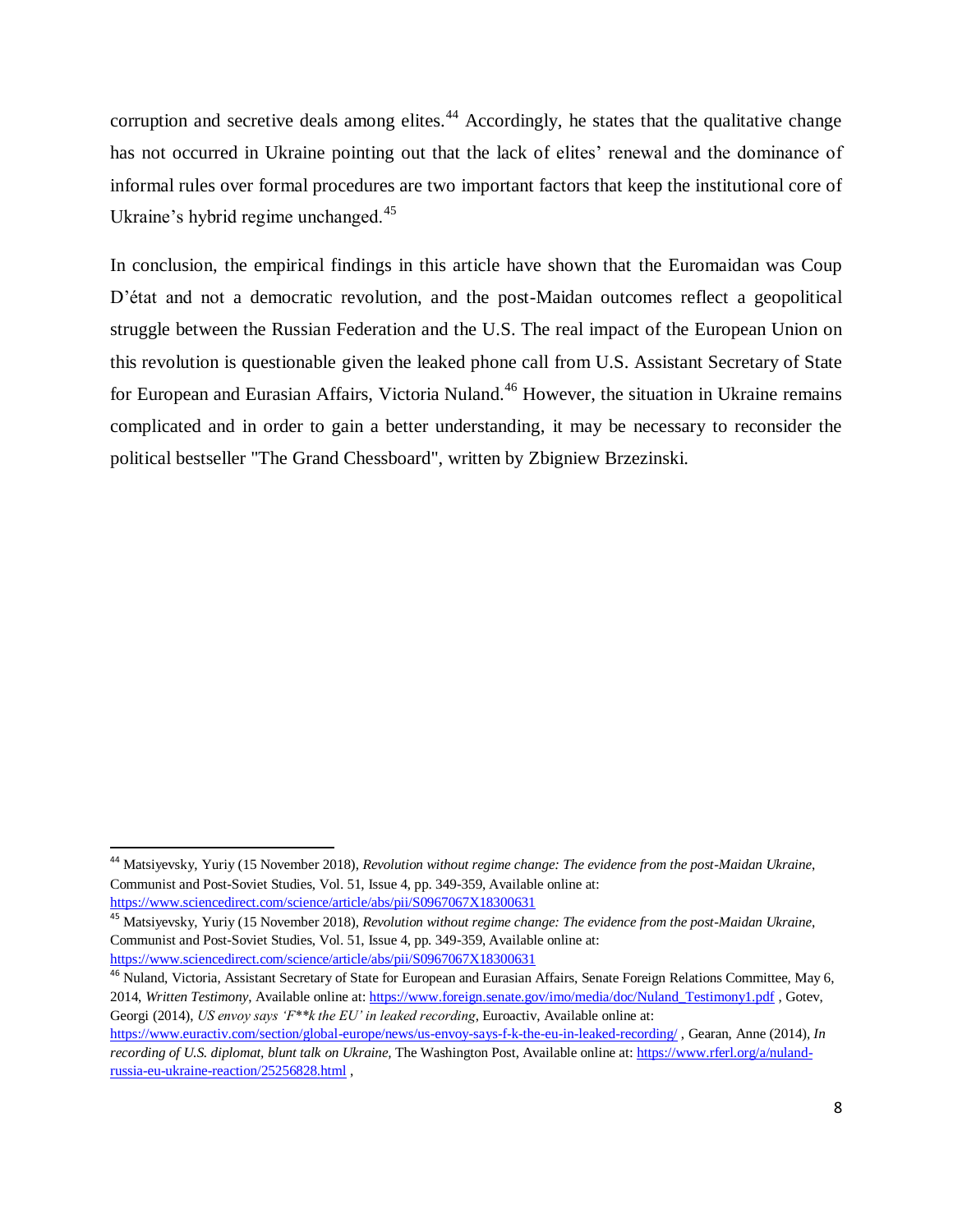## Literature

- 1. *Anatomy of a Washington-Backed Coup D"état, Global-Politics EU*, Available online at: <http://global-politics.eu/euromaidan-anatomy-washington-backed-coup-detat/>
- 2. *Azarov: Ukraine would face crisis if it signed Association Agreement with EU* (24 December 2013), Interfax-Ukraine, Ukraine New Agency, Available online at: <https://en.interfax.com.ua/news/economic/183315.html>
- 3. The Albert Einstein Institution Advancing Freedom with Nonviolent Action, Available online at:<https://www.aeinstein.org/>
- 4. Beissinger, R. Mark (June 2007), *Structure and Example in Modular Political Phenomena: The Diffusion of Bulldozer/Rose/Orange/Tulip Revolutions*, Perspectives of Politics 5(2), Princeton University, Available online at: [https://scholar.princeton.edu/sites/default/files/mbeissinger/files/beissinger.modularrevolu](https://scholar.princeton.edu/sites/default/files/mbeissinger/files/beissinger.modularrevolution.pdf) [tion.pdf](https://scholar.princeton.edu/sites/default/files/mbeissinger/files/beissinger.modularrevolution.pdf)
- 5. Belkin, Aaron; Schofer, Evan (1 October 2003), *Toward a Structural Understanding of Coup Risk*, SAGE Journals, Journal of Conflict Resolution No 47(5), pp. 594-620, Available online at: [http://aaronbelkin.org/pdfs/articles/Toward%20a%20Structural%20Understanding%20of](http://aaronbelkin.org/pdfs/articles/Toward%20a%20Structural%20Understanding%20of%20Coup%20Risk.pdf) [%20Coup%20Risk.pdf](http://aaronbelkin.org/pdfs/articles/Toward%20a%20Structural%20Understanding%20of%20Coup%20Risk.pdf)
- 6. Bell, Curtis (17 February 2016), *Coup D"état and Democracy*, SAGE Journals, Comparative Political Studies 49(9), Available online at: [https://www.researchgate.net/publication/295091779\\_Coup\\_dEtat\\_and\\_Democracy](https://www.researchgate.net/publication/295091779_Coup_dEtat_and_Democracy)
- 7. Cohen, F. Stephan (13 April 2016), *President Poroshenko"s Problems and the Crisis of the US "Ukrainian Project"*, The Nation, Available online at: [https://www.thenation.com/article/president-poroshenkos-problems-and-the-crisis-of-the](https://www.thenation.com/article/president-poroshenkos-problems-and-the-crisis-of-the-us-ukrainian-project/)[us-ukrainian-project/](https://www.thenation.com/article/president-poroshenkos-problems-and-the-crisis-of-the-us-ukrainian-project/)
- 8. Cohen, F. Stephen (2 May 2018), *America"s Collusion with Neo-Nazis*, The Nation, Available online at:<https://www.thenation.com/article/americas-collusion-with-neo-nazis/>
- 9. *Corruption Perception Index 2013*, Transparency International, Available online at: <https://www.transparency.org/cpi2013/results#myAnchor2>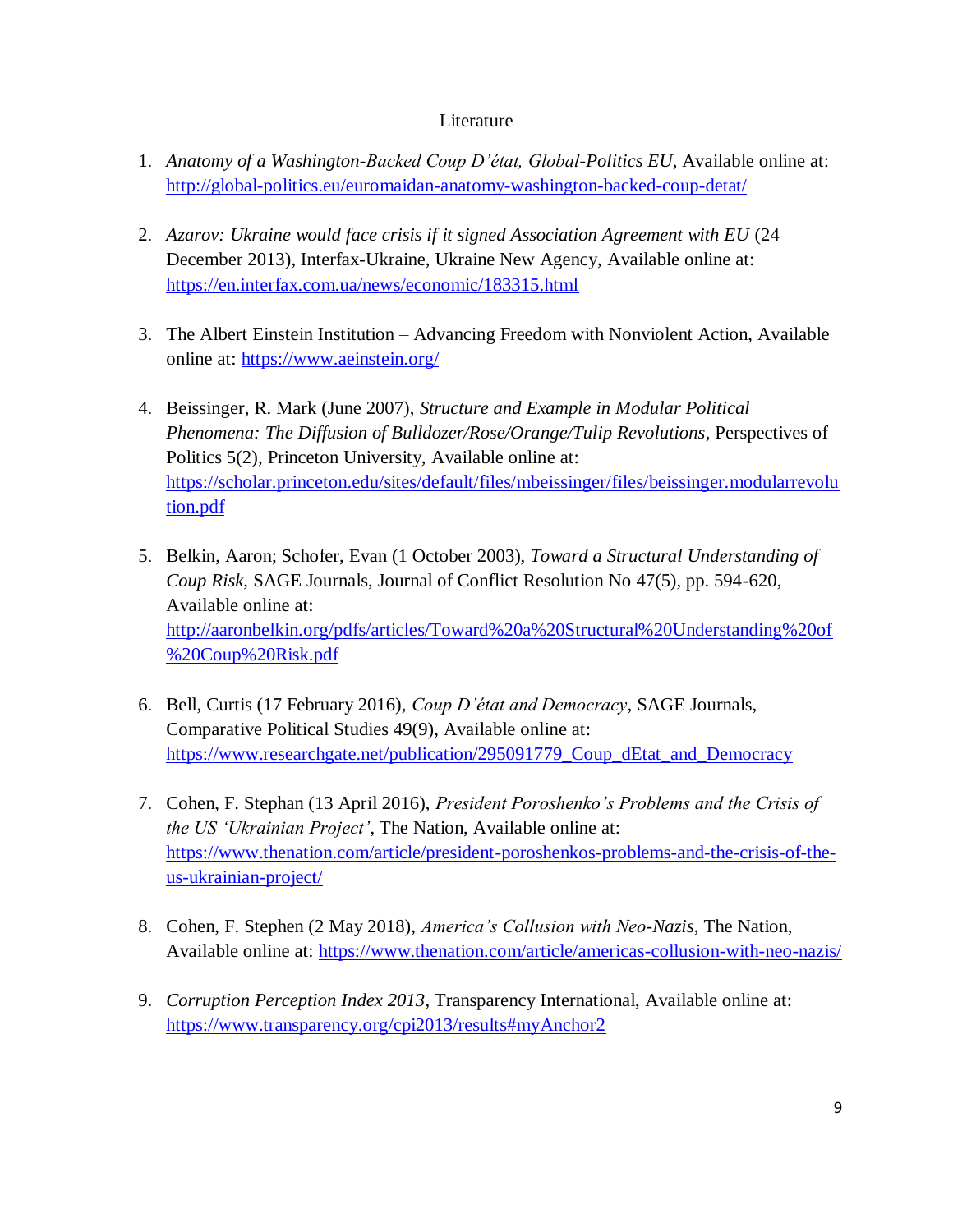- 10. *Charter of the United Nations and Statute of the International Court of Justice*, Article 2, Paragraph 7, p.3, San Francisco 1945, Available online at: <https://treaties.un.org/doc/publication/ctc/uncharter.pdf>
- 11. *The Draft Association Agreement between the European Union and Ukraine* (9 August 2013), Government Portal, State sites of Ukraine, Available online at: [https://www.kmu.gov.ua/storage/app/media/uploaded](https://www.kmu.gov.ua/storage/app/media/uploaded-files/ASSOCIATION%20AGREEMENT.pdf)[files/ASSOCIATION%20AGREEMENT.pdf](https://www.kmu.gov.ua/storage/app/media/uploaded-files/ASSOCIATION%20AGREEMENT.pdf)
- 12. *Distinctive partnership between Ukraine and NATO* (2017), Ministry of Foreign Affairs of Ukraine, Available online at: [https://mfa.gov.ua/en/about-ukraine/euroatlantic](https://mfa.gov.ua/en/about-ukraine/euroatlantic-cooperation/ukraine-nato)[cooperation/ukraine-nato](https://mfa.gov.ua/en/about-ukraine/euroatlantic-cooperation/ukraine-nato)
- 13. *Documents on Ukraine on NATO Multimedia Library*, Available online at: <http://www.natolibguides.info/nato-ukraine/documents>
- 14. *Declaration on Principles of International Law, concerning Friendly Relations and Cooperation among States*, p.7, 24 October 1970, Available online at: <https://www.un.org/ruleoflaw/files/3dda1f104.pdf>
- 15. Düvel, Frank and Lapshyna, Irina (15 July 2015), *The Euromaidan Protests, Corruption, and War in Ukraine: Migration Trends and Ambitions*, Migration Policy Institute, Available online at: [https://www.migrationpolicy.org/article/euromaidan-protests](https://www.migrationpolicy.org/article/euromaidan-protests-corruption-and-war-ukraine-migration-trends-and-ambitions)[corruption-and-war-ukraine-migration-trends-and-ambitions](https://www.migrationpolicy.org/article/euromaidan-protests-corruption-and-war-ukraine-migration-trends-and-ambitions)
- 16. *Democratic Revolution*, Wikipedia, Available online at: [https://en.wikipedia.org/wiki/Democratic\\_revolution](https://en.wikipedia.org/wiki/Democratic_revolution)
- 17. Draitser, Eric (29 January 2014), *Ukraine and the Rebirth of Fascism*, CounterPounch.org, Available online at: <https://www.counterpunch.org/2014/01/29/ukraine-and-the-rebirth-of-fascism/>
- 18. *EU-Ukraine relations – Factsheet* (30 September 2019), The European Union External Action, Brussels, Available online at: [https://eeas.europa.eu/headquarters/headquarters-](https://eeas.europa.eu/headquarters/headquarters-Homepage/4081/eu-ukraine-relations-factsheet_en)[Homepage/4081/eu-ukraine-relations-factsheet\\_en](https://eeas.europa.eu/headquarters/headquarters-Homepage/4081/eu-ukraine-relations-factsheet_en)
- 19. *EU Relations with Ukraine*, Council of the European Union, Available online at: <https://www.consilium.europa.eu/en/policies/eastern-partnership/ukraine/>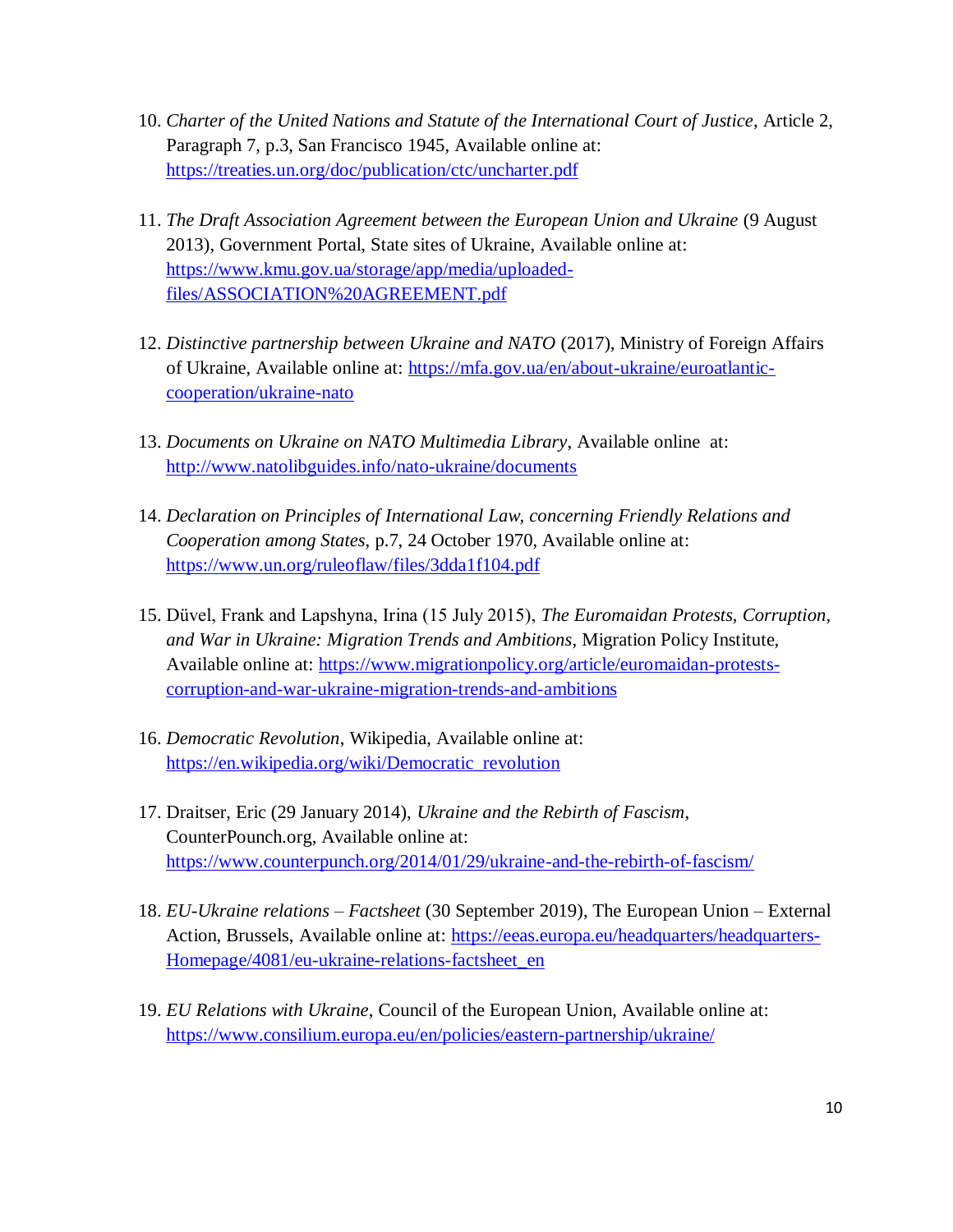- 20. Foxall, Andrew and Kessler, Oren (18 March 2014), *Argument: Yes, There are Bad Guys in the Ukrainian Government*, Foreign Policy, Available online at: [https://foreignpolicy.com/2014/03/18/yes-there-are-bad-guys-in-the-ukrainian](https://foreignpolicy.com/2014/03/18/yes-there-are-bad-guys-in-the-ukrainian-government/)[government/](https://foreignpolicy.com/2014/03/18/yes-there-are-bad-guys-in-the-ukrainian-government/)
- 21. *FACTSHEET: U.S. Assistance to Ukraine* (21 November 2014), The White House, Office of the Press Secretary, Available online at: [https://obamawhitehouse.archives.gov/the](https://obamawhitehouse.archives.gov/the-press-office/2014/11/21/fact-sheet-us-assistance-ukraine)[press-office/2014/11/21/fact-sheet-us-assistance-ukraine](https://obamawhitehouse.archives.gov/the-press-office/2014/11/21/fact-sheet-us-assistance-ukraine)
- 22. *Gene Sharp*, Wikipedia, Available online at: [https://en.wikipedia.org/wiki/Gene\\_Sharp](https://en.wikipedia.org/wiki/Gene_Sharp)
- 23. Gearan, Anne (2014), *In recording of U.S. diplomat, blunt talk on Ukraine,* The Washington Post, Available online at: [https://www.rferl.org/a/nuland-russia-eu-ukraine](https://www.rferl.org/a/nuland-russia-eu-ukraine-reaction/25256828.html)[reaction/25256828.html](https://www.rferl.org/a/nuland-russia-eu-ukraine-reaction/25256828.html)
- 24. Gotev, Georgi (2014), *US envoy says "F\*\*k the EU" in leaked recording*, Euroactiv, Available online at: [https://www.euractiv.com/section/global-europe/news/us-envoy-says](https://www.euractiv.com/section/global-europe/news/us-envoy-says-f-k-the-eu-in-leaked-recording/)[f-k-the-eu-in-leaked-recording/](https://www.euractiv.com/section/global-europe/news/us-envoy-says-f-k-the-eu-in-leaked-recording/)
- 25. *Joint Statement on U.S. – Ukraine Strategic Partnership (*16 November 2018), U.S. Secretary of State, Washington, DC, Available online at: [https://ua.usembassy.gov/joint](https://ua.usembassy.gov/joint-statement-on-u-s-ukraine-strategic-partnership/)[statement-on-u-s-ukraine-strategic-partnership/](https://ua.usembassy.gov/joint-statement-on-u-s-ukraine-strategic-partnership/)
- 26. Katchanovski, Ivan (September 3-6, 2015), *The "Snipers" Massacre" on the Maidan in Ukraine*, University of Ottawa, Paper prepared for presentation at the Annual Meeting of American Political Science Association in San Francisco, p. 8, Available online at: [https://www.voltairenet.org/IMG/pdf/The\\_Snipers\\_Massacre\\_on\\_the\\_Maidan\\_in\\_Uk-](https://www.voltairenet.org/IMG/pdf/The_Snipers_Massacre_on_the_Maidan_in_Uk-7.pdf)[7.pdf](https://www.voltairenet.org/IMG/pdf/The_Snipers_Massacre_on_the_Maidan_in_Uk-7.pdf)
- 27. Kramer, E. Andrew (16 December 2013), *Unease as an Opposition Party Stands Out in Ukraine"s Protest*, The New York Times, Available online at: [https://www.nytimes.com/2013/12/17/world/europe/unease-as-an-opposition-party](https://www.nytimes.com/2013/12/17/world/europe/unease-as-an-opposition-party-stands-out-in-ukraines-protests.html)[stands-out-in-ukraines-protests.html](https://www.nytimes.com/2013/12/17/world/europe/unease-as-an-opposition-party-stands-out-in-ukraines-protests.html)
- 28. Lévesque, Julie (06 March 2014), *"Democratization" and Anti-Semitism in Ukraine: When Neo-Nazi Symbols become "The New Normal"*, Global Research – Center for Research on Globalization, Available online at: [https://www.globalresearch.ca/democratization-and-anti-semitism-in-ukraine-neo-nazi](https://www.globalresearch.ca/democratization-and-anti-semitism-in-ukraine-neo-nazi-symbols-become-the-new-normal/5371919)[symbols-become-the-new-normal/5371919](https://www.globalresearch.ca/democratization-and-anti-semitism-in-ukraine-neo-nazi-symbols-become-the-new-normal/5371919)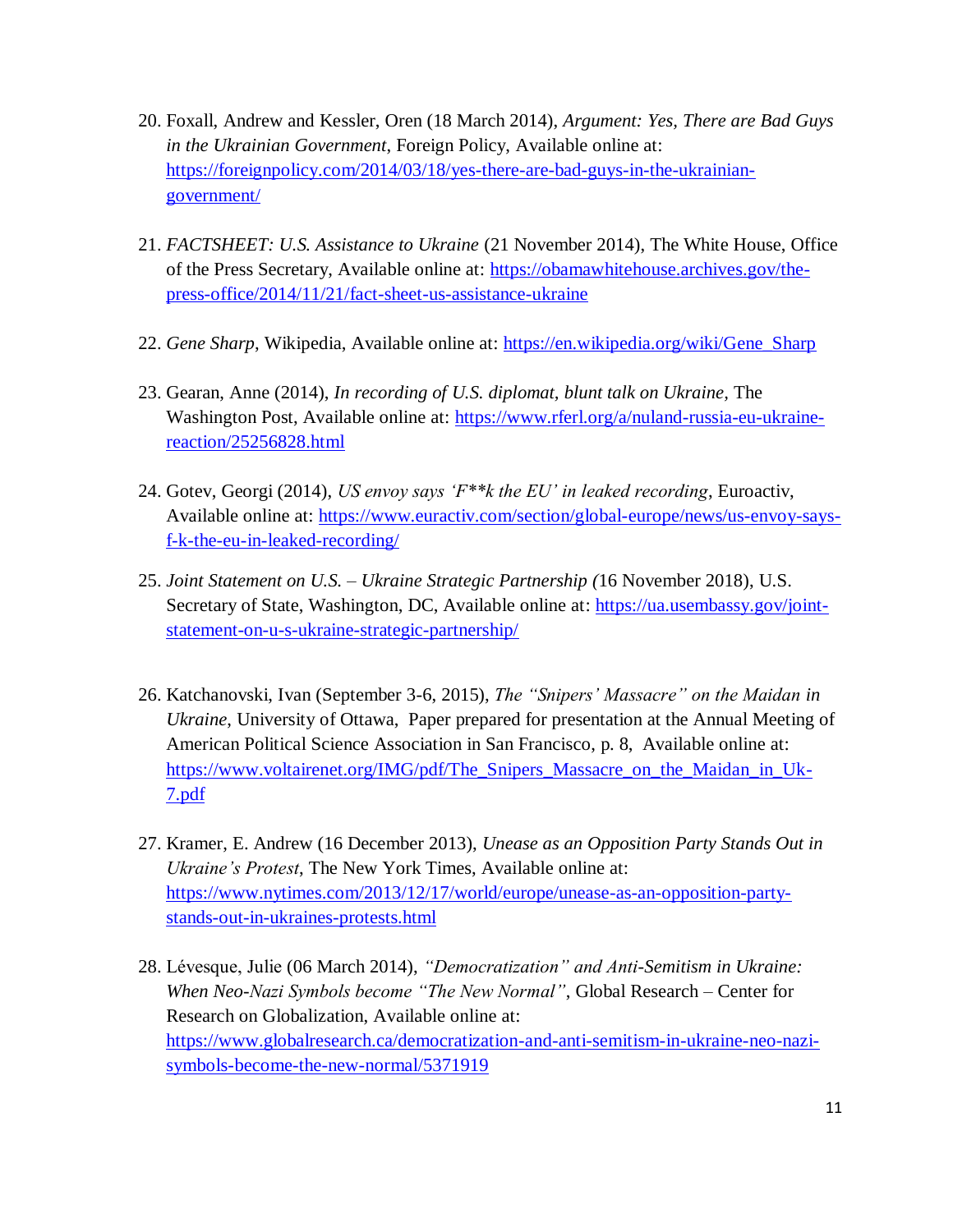- 29. Luhn, Alec (21 January 2014), *The Ukrainian Nationalism at the Heart of "Euromaidan"*, The Nation, Available online at: [https://www.thenation.com/article/ukrainian](https://www.thenation.com/article/ukrainian-nationalism-heart-euromaidan/)[nationalism-heart-euromaidan/](https://www.thenation.com/article/ukrainian-nationalism-heart-euromaidan/)
- 30. Masters, Jonathan (26 February 2018), *Russia, Trump, and the 2016 U.S. Election, Council of Foreign Relations*, Available online at: <https://www.cfr.org/backgrounder/russia-trump-and-2016-us-election>
- 31. Matsiyevsky, Yuriy (15 November 2018), *Revolution without regime change: The evidence from the post-Maidan Ukraine*, Communist and Post-Soviet Studies, Vol. 51, Issue 4, pp. 349-359, Available online at: <https://www.sciencedirect.com/science/article/abs/pii/S0967067X18300631>
- 32. Milne, Seumas (29 January 2014), *In Ukraine, fascists, oligarchs and western expansion are at the heart of the crisis*, The Guardian, [https://www.theguardian.com/commentisfree/2014/jan/29/ukraine-fascists-oligarchs-eu](https://www.theguardian.com/commentisfree/2014/jan/29/ukraine-fascists-oligarchs-eu-nato-expansion)[nato-expansion](https://www.theguardian.com/commentisfree/2014/jan/29/ukraine-fascists-oligarchs-eu-nato-expansion)
- 33. Nuland, Victoria, Assistant Secretary of State for European and Eurasian Affairs, Senate Foreign Relations Committee, May 6, 2014, *Written Testimony*, Available online at: [https://www.foreign.senate.gov/imo/media/doc/Nuland\\_Testimony1.pdf](https://www.foreign.senate.gov/imo/media/doc/Nuland_Testimony1.pdf)
- 34. Onuch, Olga (2014), *The Maidan, Past and Present: Orange Revolution (2004) and the EuroMaidan (2013-2014)*, Marples, D. et. al. (eds).,Columbia University Press: New York, Available online at: [https://ora.ox.ac.uk/objects/uuid:0761e853-1f4e-4e7c-9ed4-](https://ora.ox.ac.uk/objects/uuid:0761e853-1f4e-4e7c-9ed4-416631d7c2ab/download_file?file_format=pdf&safe_filename=The%2BCase%2Bof%2BEuroMaidan%2Band%2Bthe%2BOrange%2BRevolution.pdf&type_of_work=Book+section) [416631d7c2ab/download\\_file?file\\_format=pdf&safe\\_filename=The%2BCase%2Bof%2B](https://ora.ox.ac.uk/objects/uuid:0761e853-1f4e-4e7c-9ed4-416631d7c2ab/download_file?file_format=pdf&safe_filename=The%2BCase%2Bof%2BEuroMaidan%2Band%2Bthe%2BOrange%2BRevolution.pdf&type_of_work=Book+section) [EuroMaidan%2Band%2Bthe%2BOrange%2BRevolution.pdf&type\\_of\\_work=Book+secti](https://ora.ox.ac.uk/objects/uuid:0761e853-1f4e-4e7c-9ed4-416631d7c2ab/download_file?file_format=pdf&safe_filename=The%2BCase%2Bof%2BEuroMaidan%2Band%2Bthe%2BOrange%2BRevolution.pdf&type_of_work=Book+section) [on](https://ora.ox.ac.uk/objects/uuid:0761e853-1f4e-4e7c-9ed4-416631d7c2ab/download_file?file_format=pdf&safe_filename=The%2BCase%2Bof%2BEuroMaidan%2Band%2Bthe%2BOrange%2BRevolution.pdf&type_of_work=Book+section)
- 35. A PIVOTAL MOMENT FOR THE EASTERN PARTNERSHIP: OUTLOOK FOR UKRAINE, MOLDOVA, GEORGIA, BELARUS, ARMENIA, AND AZERBAIJAN; HEARING BEFORE THE SUBCOMMITTEE ON EUROPEAN AFFAIRS OF THE COMMITTEE ON FOREIGN RELATIONS UNITED STATES SENATE ONE HUNDRED THIRTEENTH CONGRESS FIRST SESSION NOVEMBER 14, 2013, Available online at: Homeland Security Digital Library: <https://www.hsdl.org/?abstract&did=759623>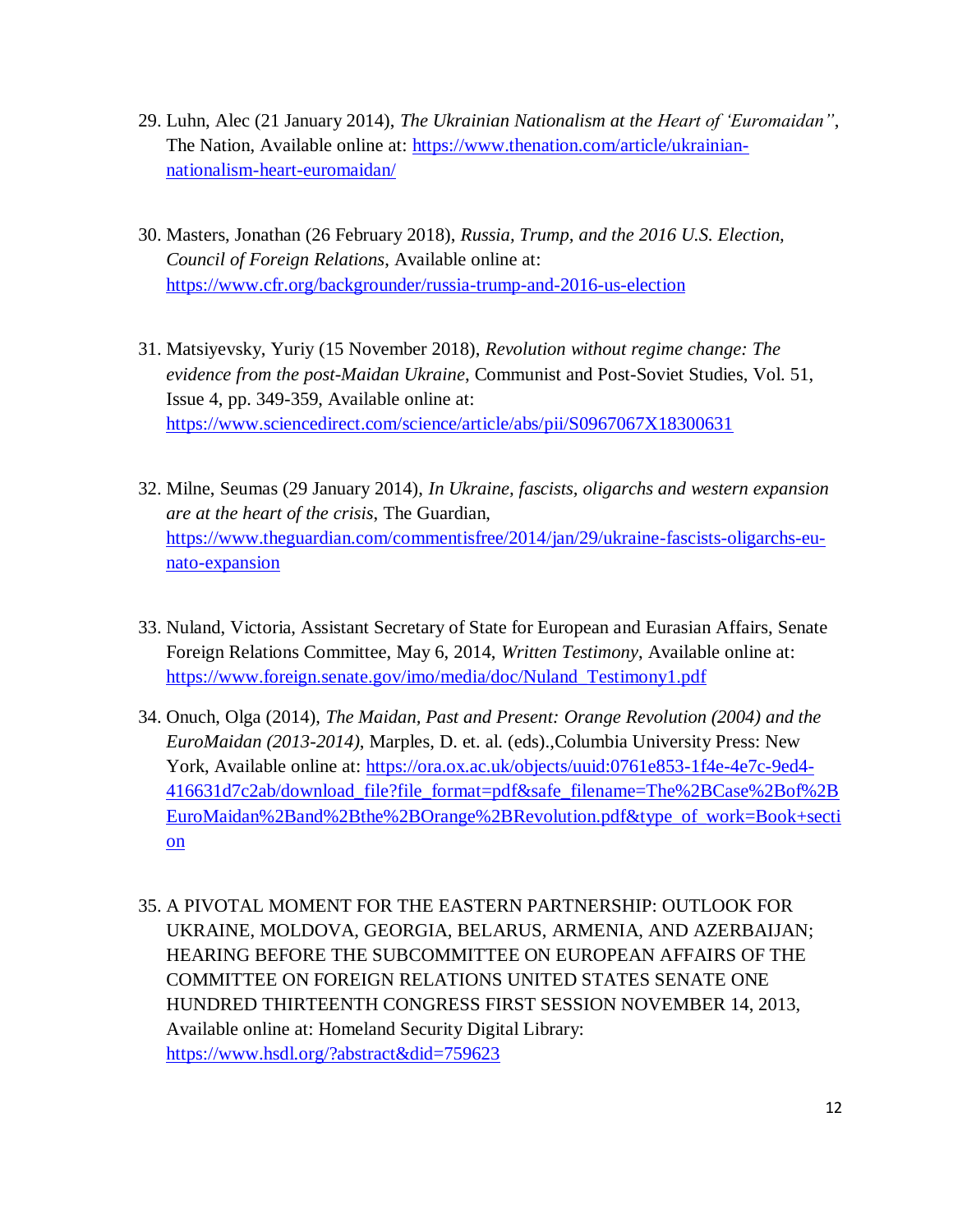- 36. Pifer, Steven (22 February 2019), *Ukraine: Looking forward, five years after the Maidan Revolution*, Brookings, Available online at: [https://www.brookings.edu/blog/order-from](https://www.brookings.edu/blog/order-from-chaos/2019/02/22/ukraine-looking-forward-five-years-after-the-maidan-revolution/)[chaos/2019/02/22/ukraine-looking-forward-five-years-after-the-maidan-revolution/](https://www.brookings.edu/blog/order-from-chaos/2019/02/22/ukraine-looking-forward-five-years-after-the-maidan-revolution/)
- 37. *Russia offers Ukraine major economic assistance,* BBC News, 17 December 2013, Available online at:<https://www.bbc.com/news/world-europe-25411118>
- 38. *Remembering Dr Gene Sharp*, Department of Politics and International Relations, University of Oxford, 16 February 2018, Available online at: <https://www.politics.ox.ac.uk/news/remembering-dr-gene-sharp.html>
- 39. Roberts, Sam (2 February 2018), *Gene Sharp, Global Guru of Nonviolent Resistance, Dies at 90*, The New York Times, Available online at: <https://www.politics.ox.ac.uk/news/remembering-dr-gene-sharp.html> ,
- 40. Roberts, Sam (2 February 2018), *Gene Sharp, Global Guru of Nonviolent Resistance, Dies at 90*, The New York Times, Available online at: <https://www.politics.ox.ac.uk/news/remembering-dr-gene-sharp.html> ,
- 41. Shveda, Yuriy and Park, Joung Ho (January 2016), *Ukraine"s revolution of dignity: The dynamics of Euromaidan*, Journal of Eurasian Studies, Vol. 7, Issue 1, Available online at:<https://www.sciencedirect.com/science/article/pii/S1879366515000305>
- 42. Sones, Mordechai (19 August 2018), *Fascist Salutes: Does it matter anymore?*, ARUTZ SHEVA – Israel National News, Available online at: <https://www.thenation.com/article/ukrainian-nationalism-heart-euromaidan/>
- 43. Schwartz, Mattathias (30 May 2018), *Who Killed the Kiev Protesters? A3-D Model Holds the Clues*, The New York Times Magazine, Available online at: <https://www.nytimes.com/2018/05/30/magazine/ukraine-protest-video.html>
- 44. Schwartz, Mattathias (30 May 2018), *Who Killed the Kiev Protesters? A3-D Model Holds the Clues*, The New York Times Magazine, Available online at: <https://www.nytimes.com/2018/05/30/magazine/ukraine-protest-video.html>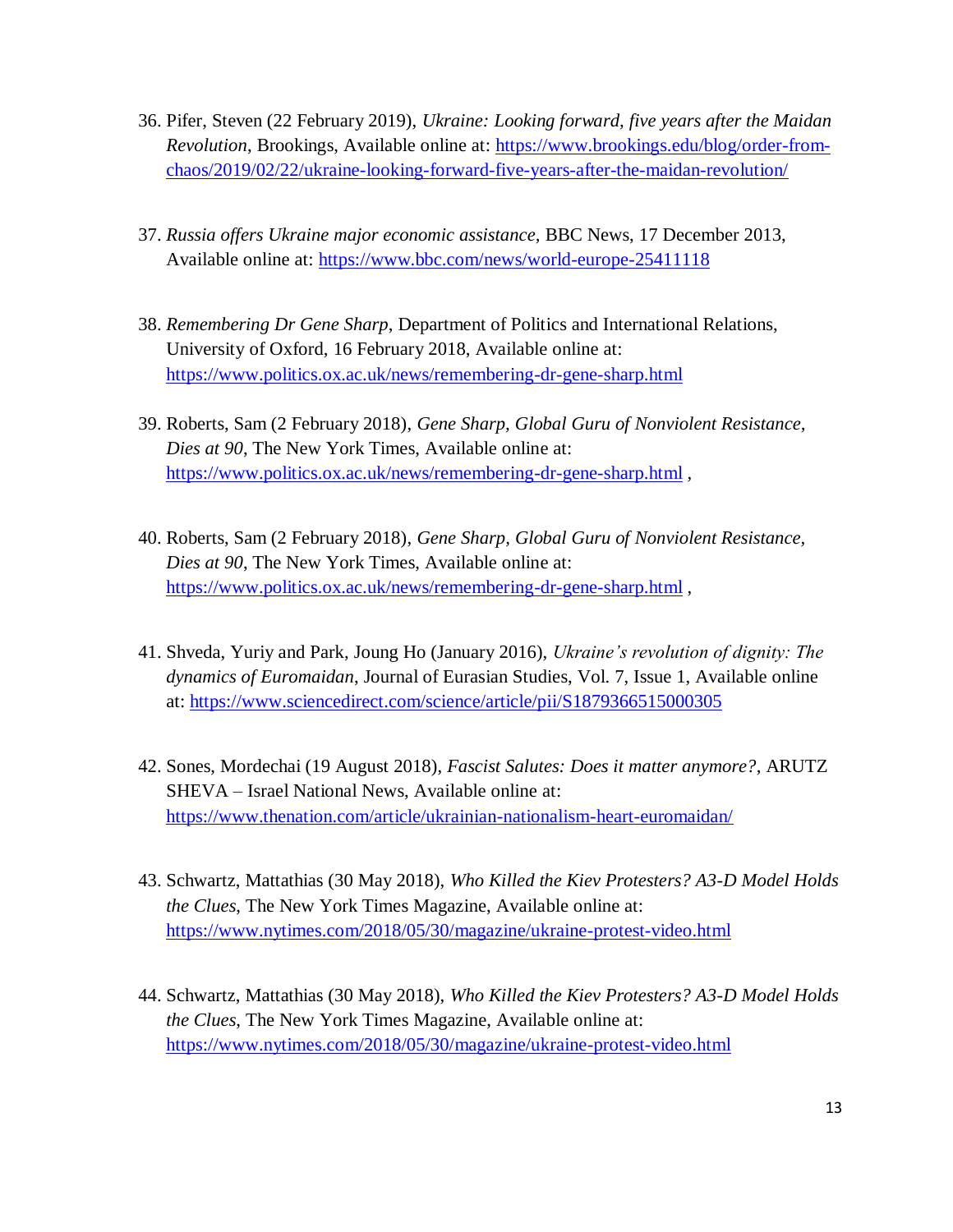- 45. Traynor, Ian and Grytsenko, Oksana (21 November 2013), *Ukraine suspends talks on EU trade pact as Putin wins tug of war*, The Guardian, Available online at: [https://www.theguardian.com/world/2013/nov/21/ukraine-suspends-preparations-eu](https://www.theguardian.com/world/2013/nov/21/ukraine-suspends-preparations-eu-trade-pact)[trade-pact](https://www.theguardian.com/world/2013/nov/21/ukraine-suspends-preparations-eu-trade-pact)
- 46. *Ukraine protests after Yanukovych EU deal rejection*, BBC News, 30 November 2013, Available online at:<https://www.bbc.com/news/world-europe-25162563>
- 47. *Ukraine Opposition demands Russia Agreement Details*, BBC News, 18 December 2013, Available online at:<https://www.bbc.com/news/world-europe-25426305>
- 48. *Ukraine"s Opposition demands to restore 2004 Constitution urgently*, Johnson"s Russia List, 12 February 2014, Available online at: [https://russialist.org/ukraines-opposition](https://russialist.org/ukraines-opposition-demands-to-restore-2004-constitution-urgently/)[demands-to-restore-2004-constitution-urgently/](https://russialist.org/ukraines-opposition-demands-to-restore-2004-constitution-urgently/)
- 49. *Ukraine"s Maidan Revolution*, The Henry M. Jackson School of International Studies, University of Washington, June 2017, Available online at: [https://jsis.washington.edu/wordpress/wp](https://jsis.washington.edu/wordpress/wp-content/uploads/2018/02/Ukraine_Euromaidan_CCP_ii.pdf)[content/uploads/2018/02/Ukraine\\_Euromaidan\\_CCP\\_ii.pdf](https://jsis.washington.edu/wordpress/wp-content/uploads/2018/02/Ukraine_Euromaidan_CCP_ii.pdf)
- 50. *Ukraine, Presidential Election 17 January and 7 February 2010*, OSCE/ODIHR Election Observation Mission Final Report, Warsaw, 28 April 2010, Available online at: <https://www.osce.org/odihr/elections/ukraine/67844?download=true>
- 51. Vasilyeva, Nataliya (2 January 2014), *Thousands march to honor Nazi collaborator in Kiev*, The Times of Israel, Available online at: [https://www.timesofisrael.com/thousands](https://www.timesofisrael.com/thousands-march-to-honor-nazi-collaborator-in-kiev/)[march-to-honor-nazi-collaborator-in-kiev/](https://www.timesofisrael.com/thousands-march-to-honor-nazi-collaborator-in-kiev/)
- 52. Whelan, Brian (24 January 2014), *Ukraine: far-right extremists as a core of "democracy" protest*, Channel 4, News, Available online at: [https://www.channel4.com/news/kiev](https://www.channel4.com/news/kiev-svoboda-far-right-protests-right-sector-riot-police)[svoboda-far-right-protests-right-sector-riot-police](https://www.channel4.com/news/kiev-svoboda-far-right-protests-right-sector-riot-police)
- 53. Weissman, Steve (2014), *Meet the Americans Who Put Together the Coup in Kiev*, Ron Paul Institute for Peace and Prosperity, Available online at: